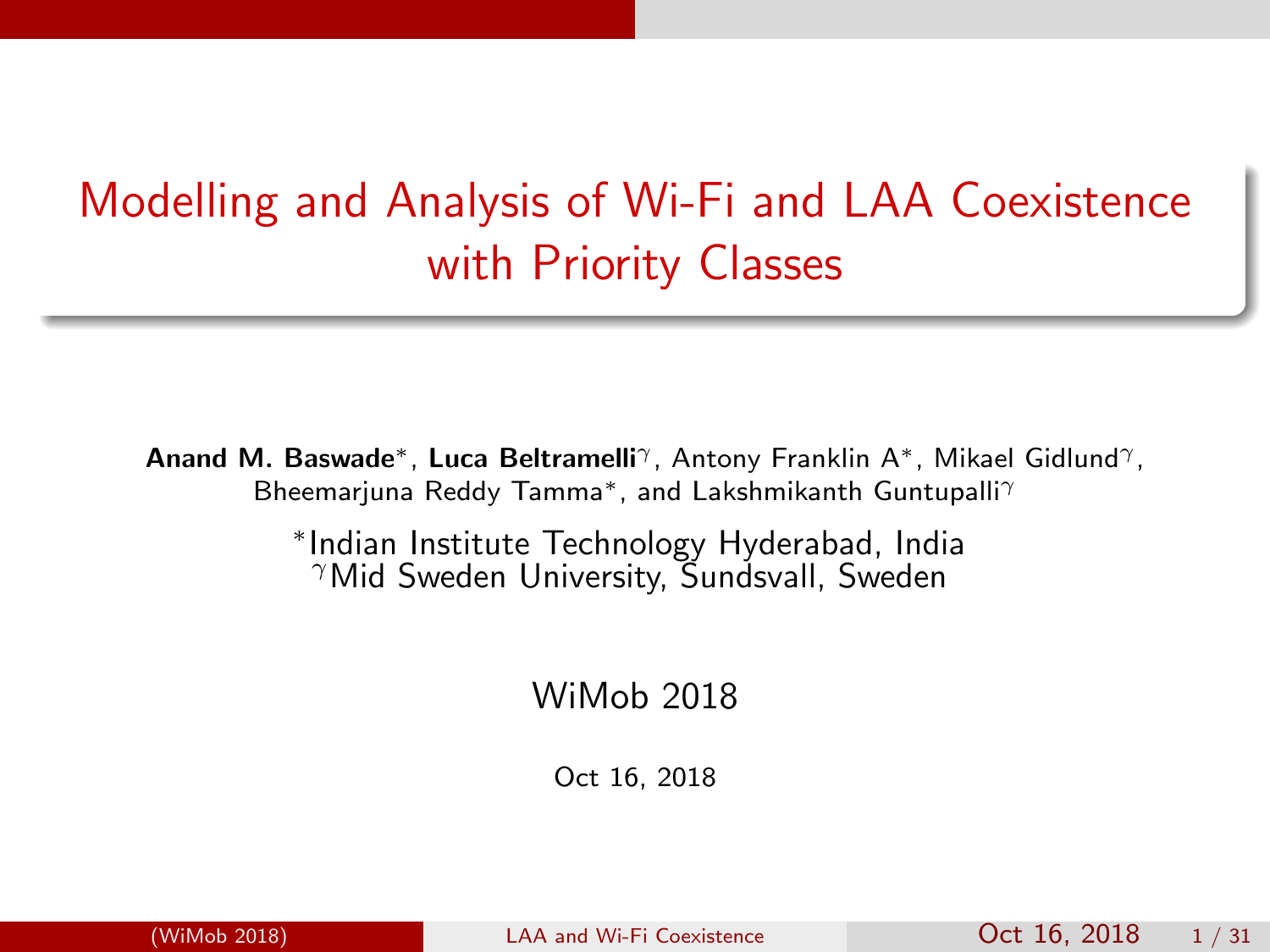





#### 3 [Performance Evaluation](#page-31-0)

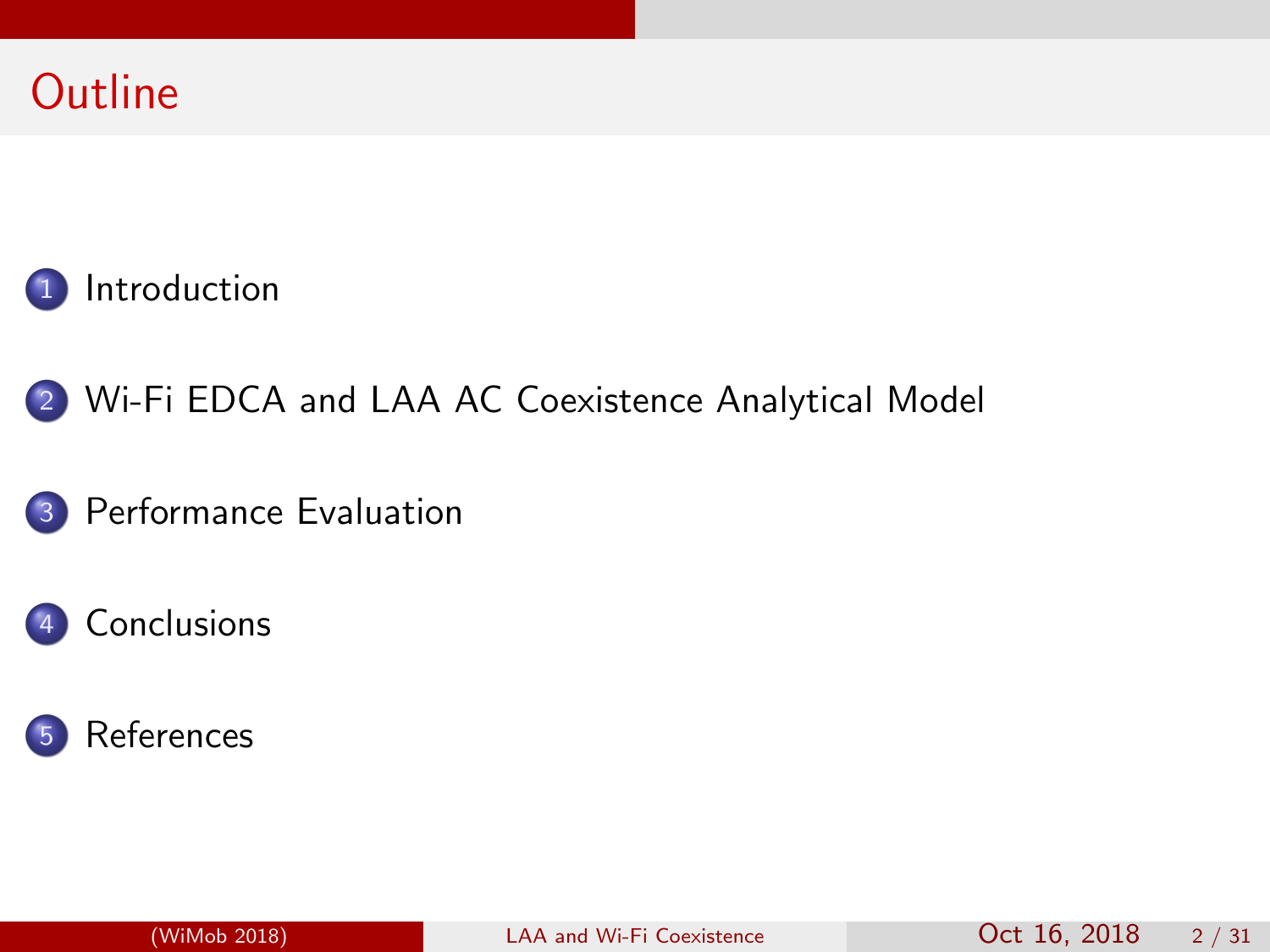#### **Abbreviations**

- LAA : Licensed Assisted Access
- LTE-U : Long Term Evolution in Unlicensed Spectrum
- AP : Access Point
- QoS : Quality of Service
- EDT : Energy Detection Threshold
- LBT : Listen-Before-Talk
- EDCA : Enhanced Distributed Channel Access
- DTMC : Discrete Time Markov Chain
- AC : Access Categories
- CCA : Clear Channel Assessment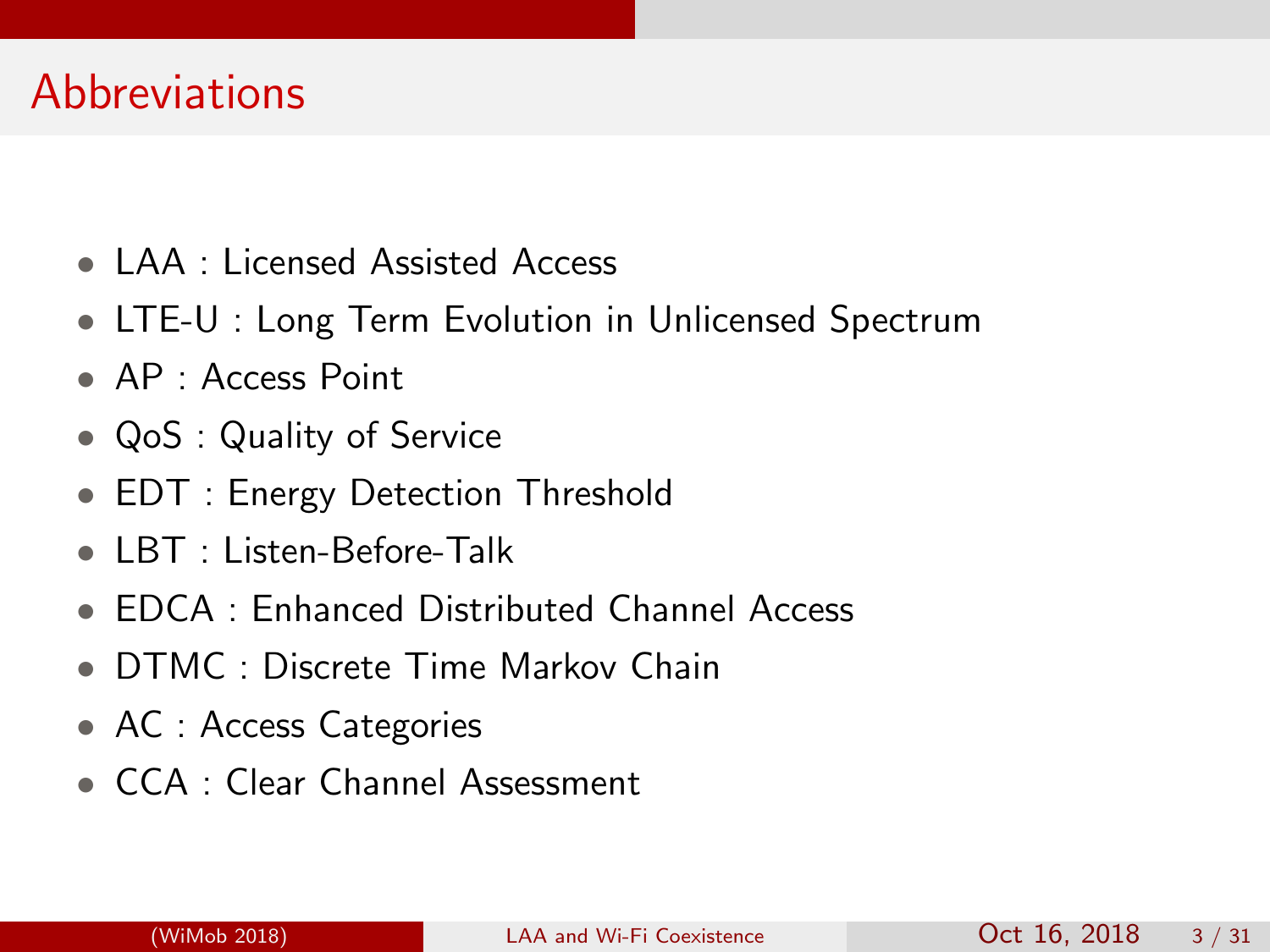#### Introduction

- The phenomenal growth in mobile data demand
- Limited and costly license spectrum
- One promising solution is to use unlicensed spectrum (LAA/LTE-U)
- Major challenge in unlicensed is fair coexistence with Wi-Fi



<span id="page-3-0"></span>Figure  $1$  : Growth in Mobile Traffic<sup>1</sup>

<sup>1</sup>Reference: Cisco VNI, Mobile 2017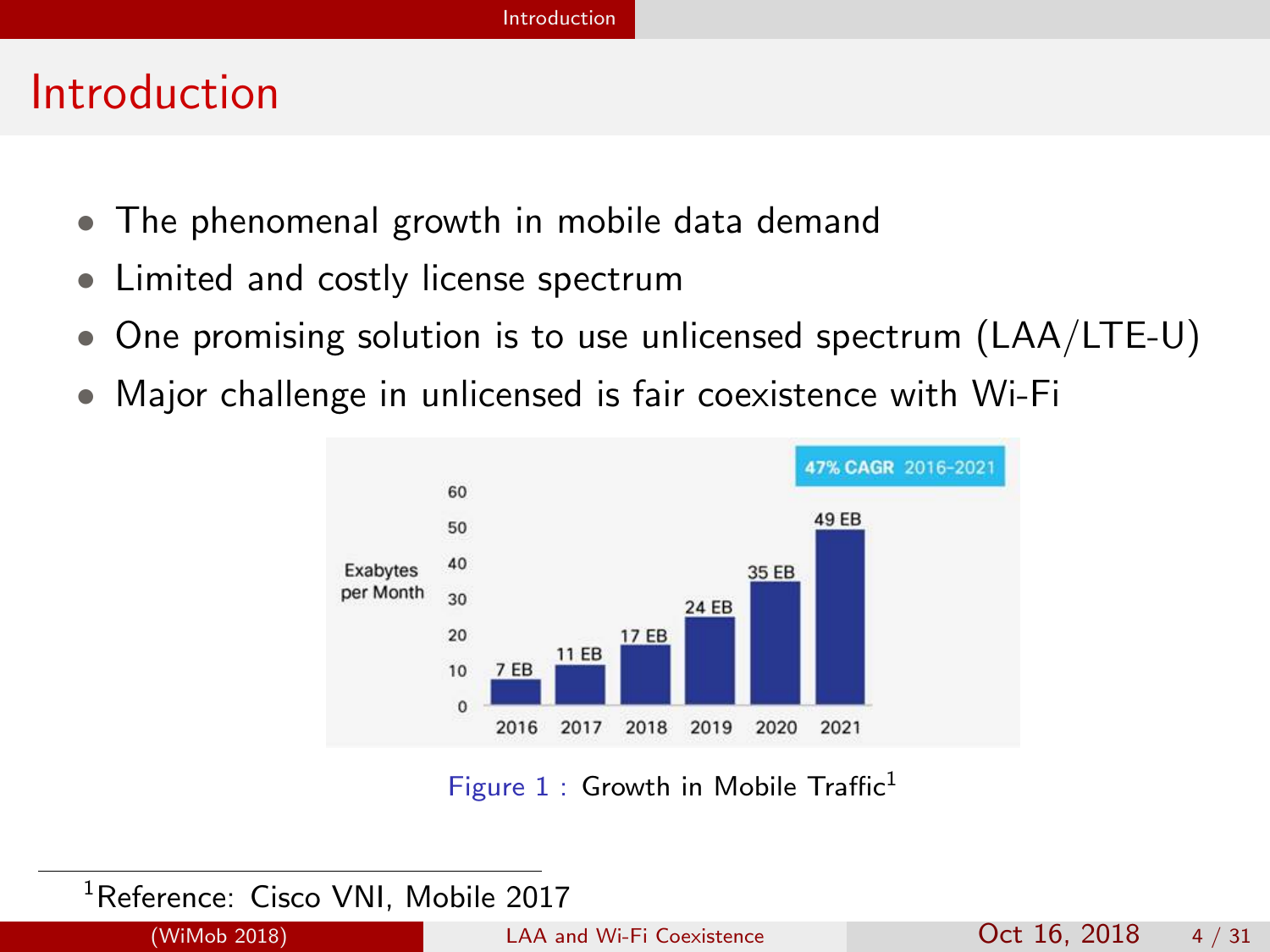## LTE MAC Vs Wi-Fi MAC

|                     | <b>LTE</b>                          | Wi-Fi                                 |  |  |
|---------------------|-------------------------------------|---------------------------------------|--|--|
| Multiple            | Multiple users served simul-        | only 1 user is served at a time,      |  |  |
| access <sup>2</sup> | taneously, occupying different      | takes up entire channel spec-         |  |  |
|                     | frequencies in channel              | trum                                  |  |  |
| Channel             | Frames are contiguous,<br><b>SO</b> | Channel is occupied only when         |  |  |
| usage               | channels are approximately al-      | packets needs to be transmit-         |  |  |
|                     | ways on                             | ted                                   |  |  |
| Channel             | Centralized scheduling on DL        | <b>Distributed Coordination Func-</b> |  |  |
| access              | and UL. LTE does not contend,       | tion (DCF), contention-based          |  |  |
|                     | it simply transmits                 |                                       |  |  |
| Collision           | None, $b/c$ channel access are      | $CSMA/CA + RTS/CTS$ (ln               |  |  |
| avoidance           | centrally scheduled                 | principle, LBT)                       |  |  |
| $Co-$               | Has not had the need to be able     | Already coexists well with            |  |  |
| existence           | to coexist with other technolo-     | other technologies in unli-           |  |  |
|                     | gies                                | censed band, although with no         |  |  |
|                     |                                     | common fairness mechanism             |  |  |

<span id="page-4-0"></span>2<br><sup>2</sup> Reference: On the Impact of LTE-U on Wi-Fi Performance, International Journal of Wireless Information Networks, 2015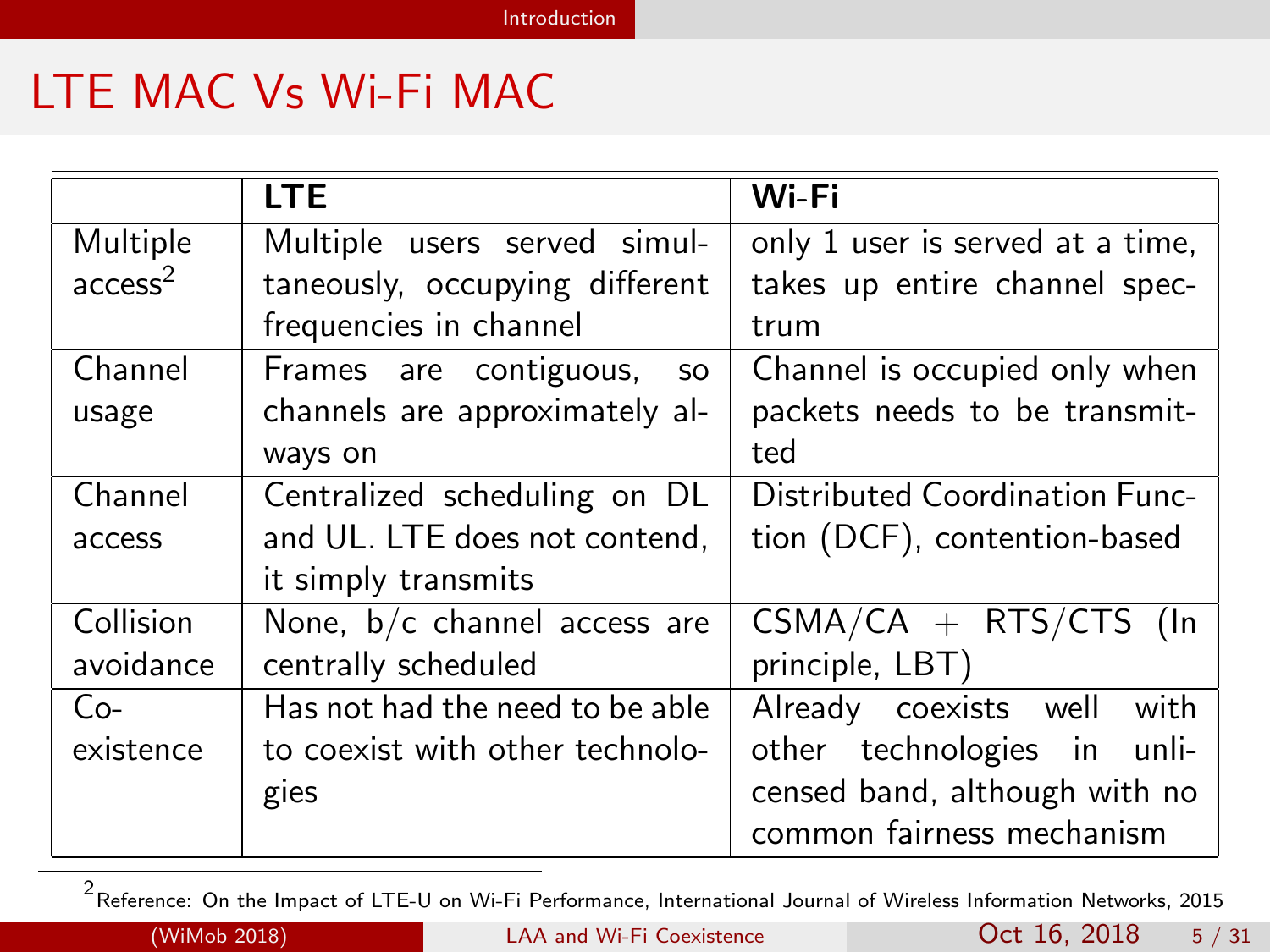### LTE in Unlicensed: Channel Access Approaches

#### **1 LTE-U (Without LBT)**

**D CSAT<sup>3</sup> (Carrier Sensing Adaptive Transmission)**:In countries USA, Korea, India LBT is not mandatory. So mobile operator can deploy LTE in unlicensed based on 3GPP Rel. 10/11/12 (Carrier Aggregation) with CSAT like channel access scheme without LBT.

<span id="page-5-0"></span>

<sup>3&</sup>lt;br><sup>4</sup> Deference: LTE in Unlicensed Spectrum:Harmonious Coexistence with Wi-Fi, Qualcomm white paper,2014<br><sup>4</sup> Deference: 2000 TD 36,000 Delaces 13

Reference: 3GPP TR 36.889 Release 13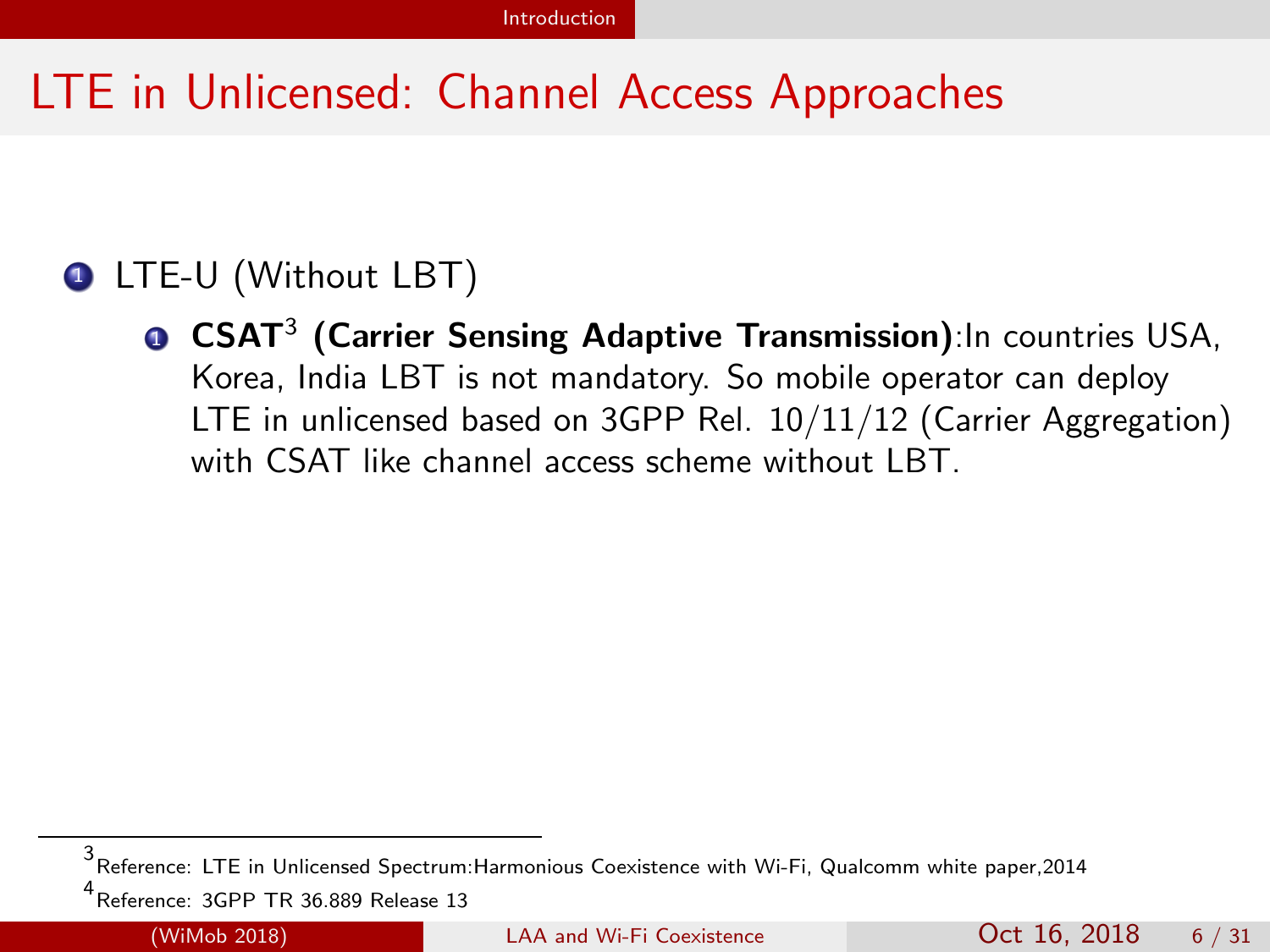## LTE in Unlicensed: Channel Access Approaches

#### **1 LTE-U (Without LBT)**

**D CSAT<sup>3</sup> (Carrier Sensing Adaptive Transmission)**:In countries USA, Korea, India LBT is not mandatory. So mobile operator can deploy LTE in unlicensed based on 3GPP Rel. 10/11/12 (Carrier Aggregation) with CSAT like channel access scheme without LBT.

#### <sup>2</sup> LAA

**1** With LBT: In Europe and Japan LBT is mandatory. So mobile operator has to follow LBT channel access scheme to use unlicensed band. In Rel 13 LTE in unlicensed with LBT for channel access is explained which is called LAA<sup>4</sup>.

<sup>3&</sup>lt;br><sup>4</sup> Deference: LTE in Unlicensed Spectrum:Harmonious Coexistence with Wi-Fi, Qualcomm white paper,2014<br><sup>4</sup> Deference: 2000 TD 36,000 Delaces 13

<span id="page-6-0"></span>Reference: 3GPP TR 36.889 Release 13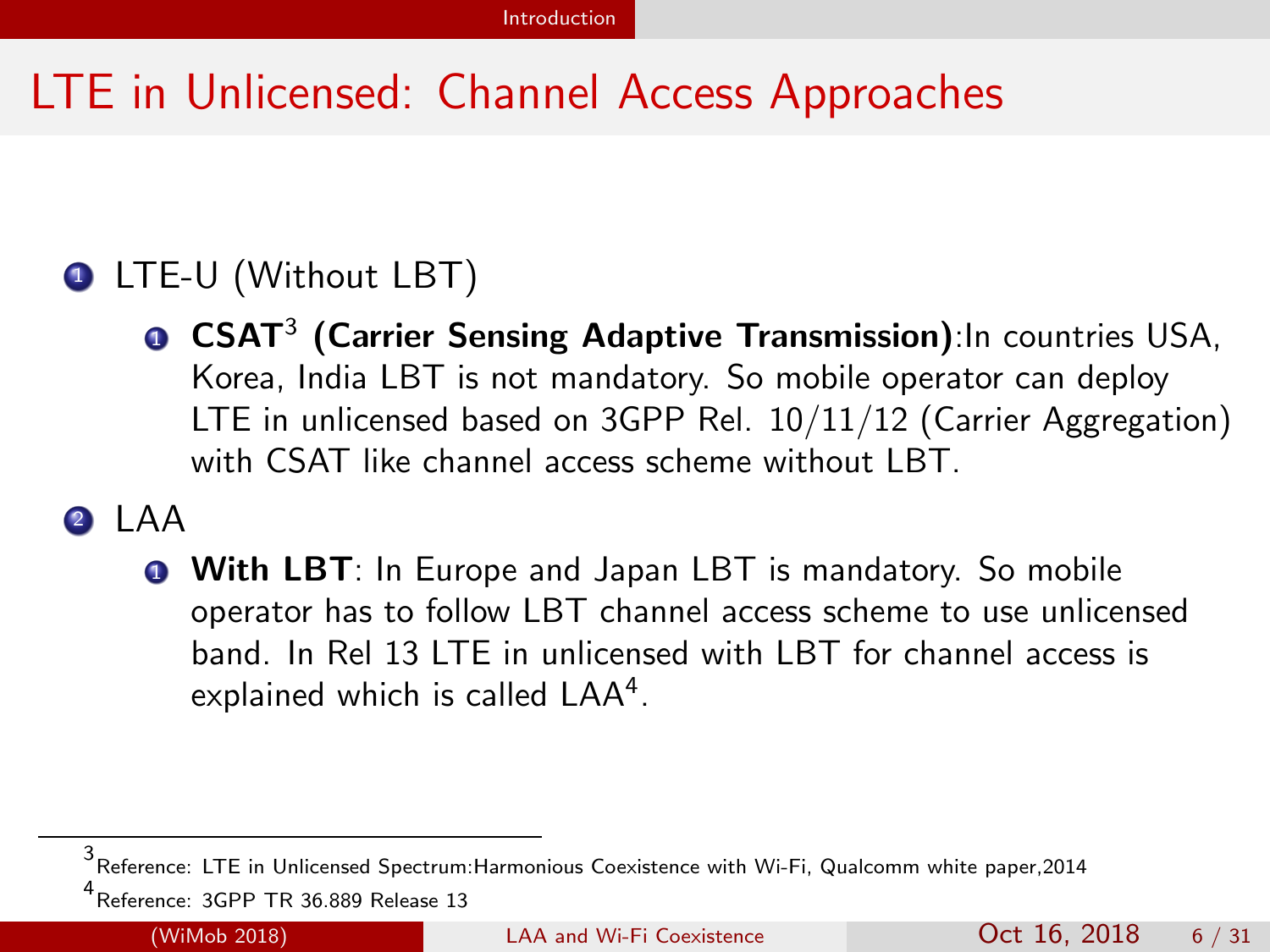<span id="page-7-0"></span>• IEEE 802.11e standard is to handle multimedia traffic, such as voice and video. For such QoS differentiation, EDCA is introduced.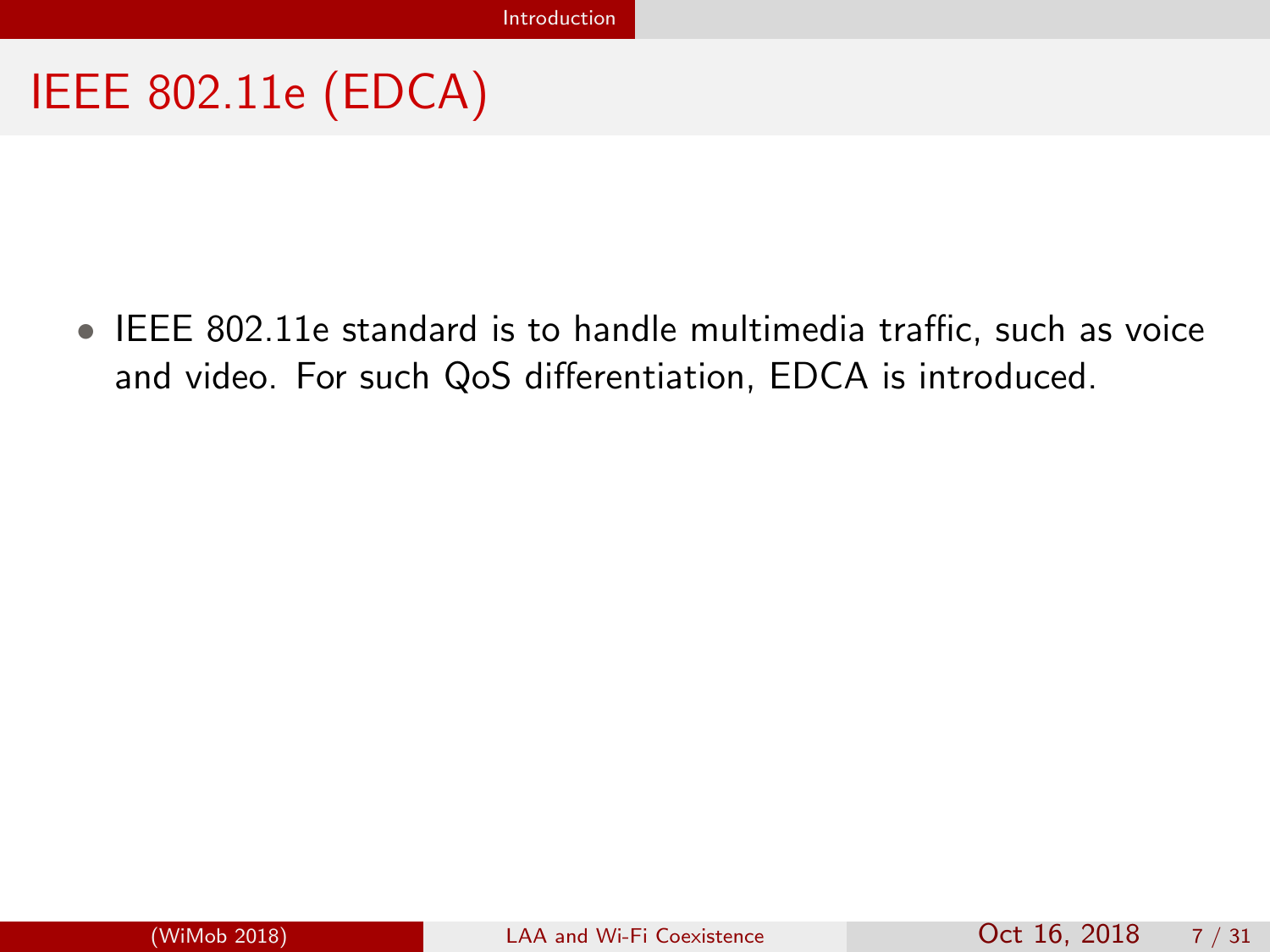- IEEE 802.11e standard is to handle multimedia traffic, such as voice and video. For such QoS differentiation, EDCA is introduced.
- <span id="page-8-0"></span>• EDCA is a extension of DCF protocol to support QoS.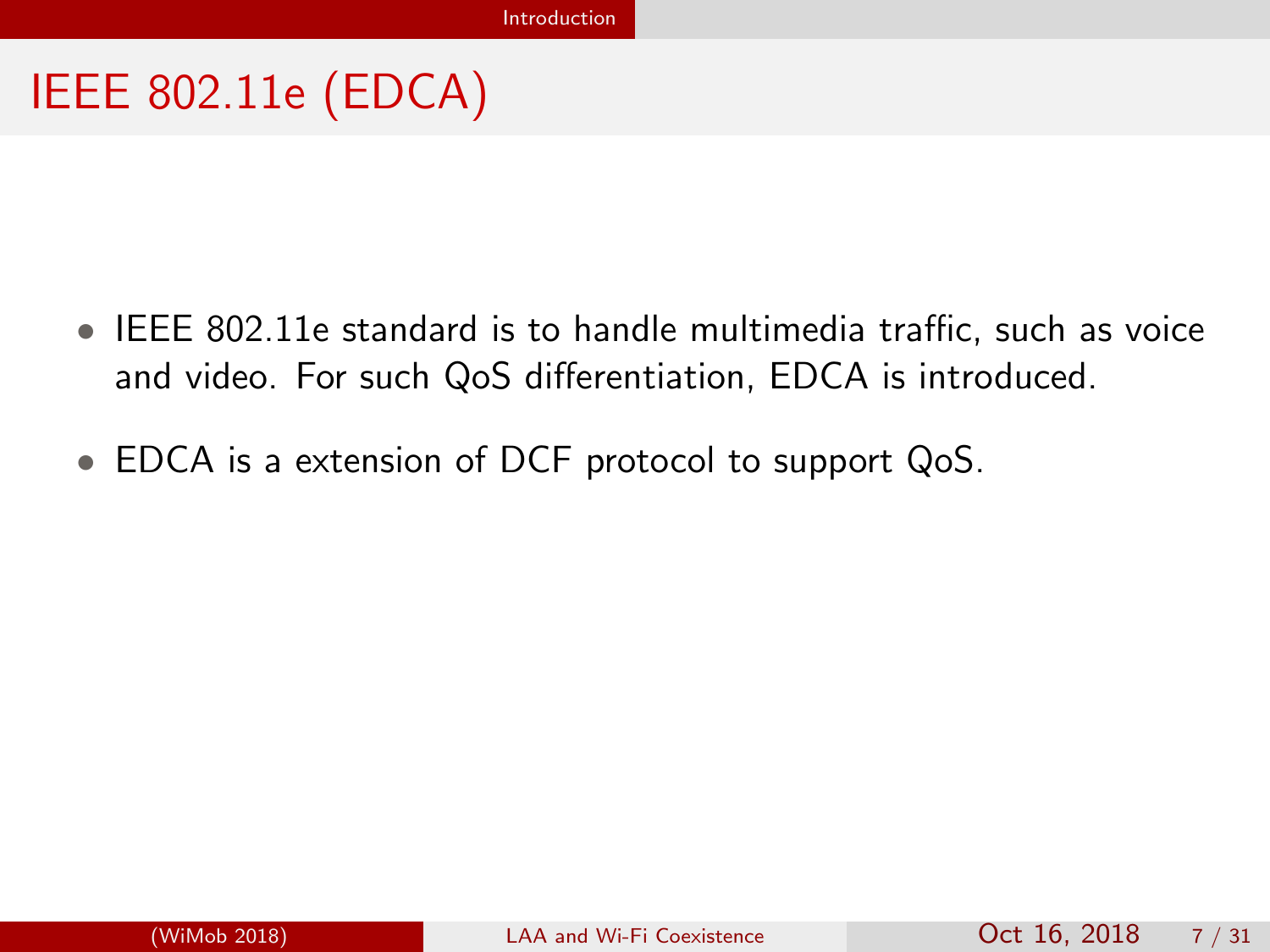- IEEE 802.11e standard is to handle multimedia traffic, such as voice and video. For such QoS differentiation, EDCA is introduced.
- EDCA is a extension of DCF protocol to support QoS.
- <span id="page-9-0"></span>• To priorities the traffic four type of Access Categories (ACs) are introduced in EDCA.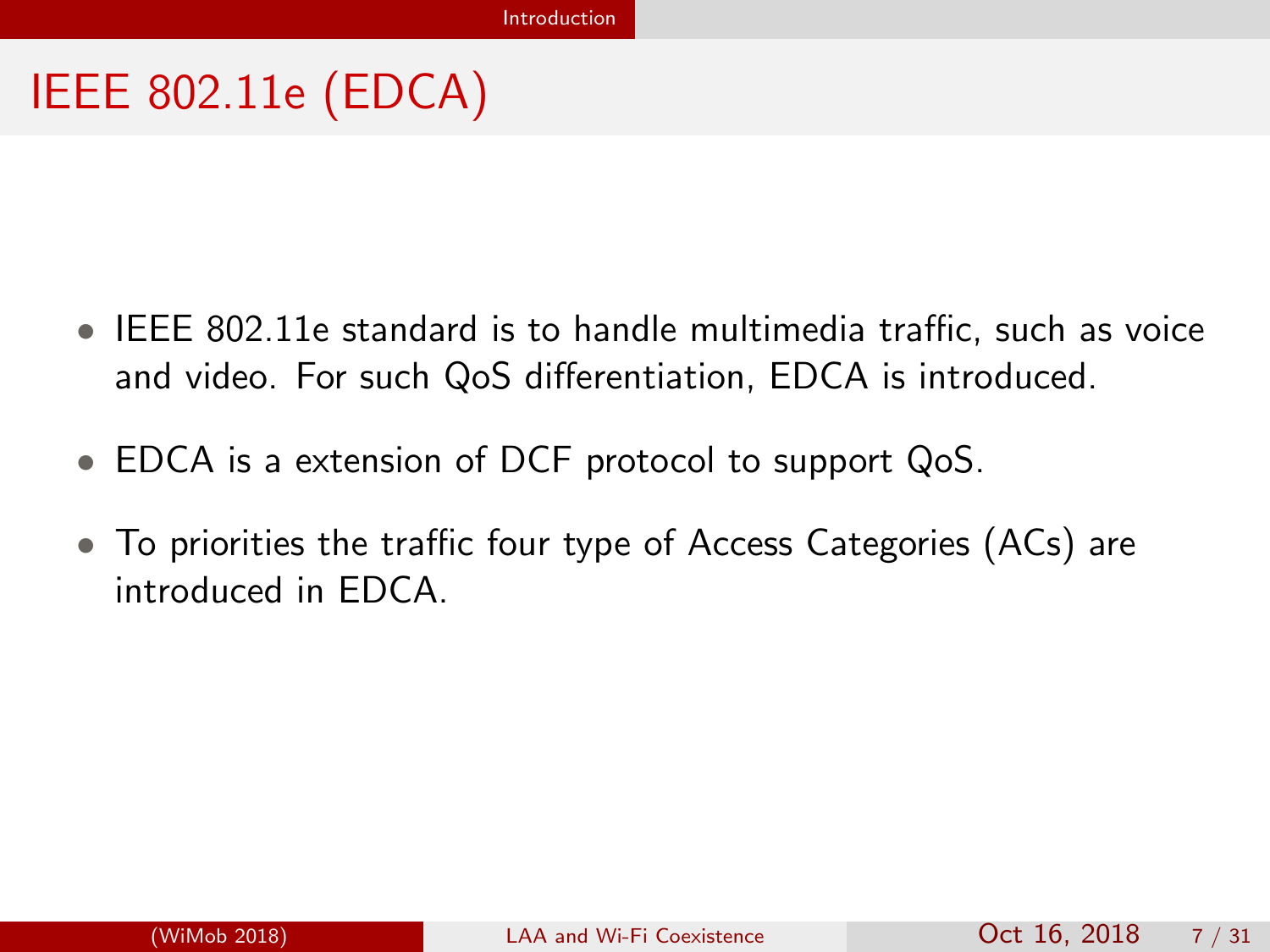- IEEE 802.11e standard is to handle multimedia traffic, such as voice and video. For such QoS differentiation, EDCA is introduced.
- EDCA is a extension of DCF protocol to support QoS.
- To priorities the traffic four type of Access Categories (ACs) are introduced in EDCA.
- <span id="page-10-0"></span>• Similar to EDCA, in LAA also we have ACs to support QoS.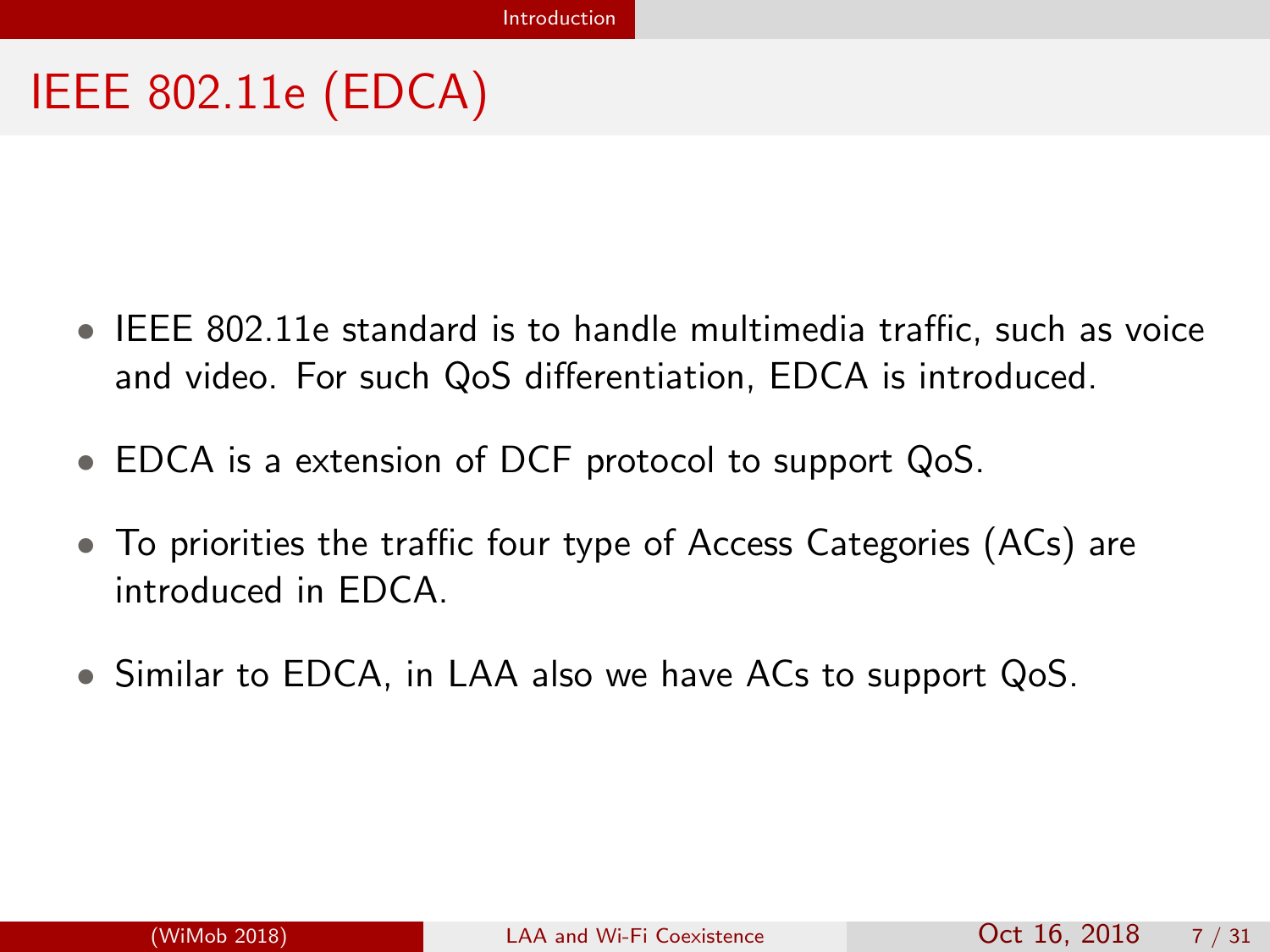## Wi-Fi ACs Vs LAA ACs

Table 1 : Wi-Fi EDCA Parameters

|                  | Class | $CW^{MIN}$ | <b>CWMAX</b> | <b>AIFSN</b> | Retry Limit<br>(M) | <b>TXOP</b> |
|------------------|-------|------------|--------------|--------------|--------------------|-------------|
| AC <sub>13</sub> | BK    | 15         | 1023         |              | 74                 | 1 frame     |
| AC[2]            | BЕ    | 15         | 1023         |              | 74                 | 1 frame     |
| AC[1]            |       |            | 31           |              | 4                  | 3.008 ms    |
| AC[0]            | VO    | 3          | 15           |              | 74                 | 1.504 ms    |

<span id="page-11-0"></span>Table 2 : LAA Downlink Channel Access Parameters

| Priority<br>Class |    | CW <sup>MIN</sup> CW <sup>MAX</sup> | $\mathsf{m}$ | Retry Limit Transmission Duration<br>at $CW^{MAX}$ |
|-------------------|----|-------------------------------------|--------------|----------------------------------------------------|
|                   | 15 | 1023                                |              | 8 ms                                               |
|                   | 15 | 63                                  |              | 8 ms                                               |
|                   |    |                                     |              | 3 <sub>ms</sub>                                    |
|                   |    | 15                                  |              | 2 ms                                               |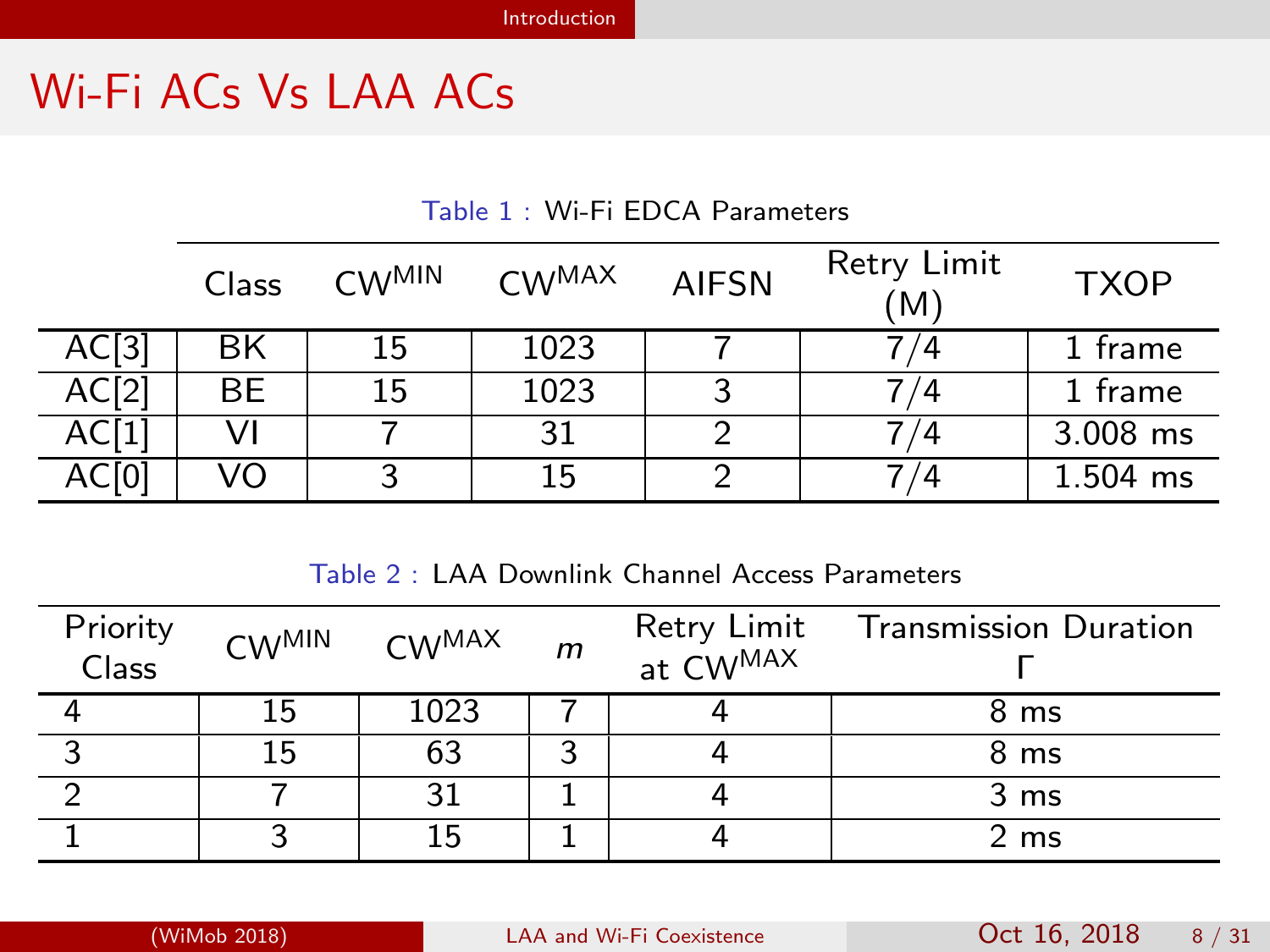#### Cont..

<span id="page-12-0"></span>• It can be noted that there are few differences between LAA and Wi-Fi parameters.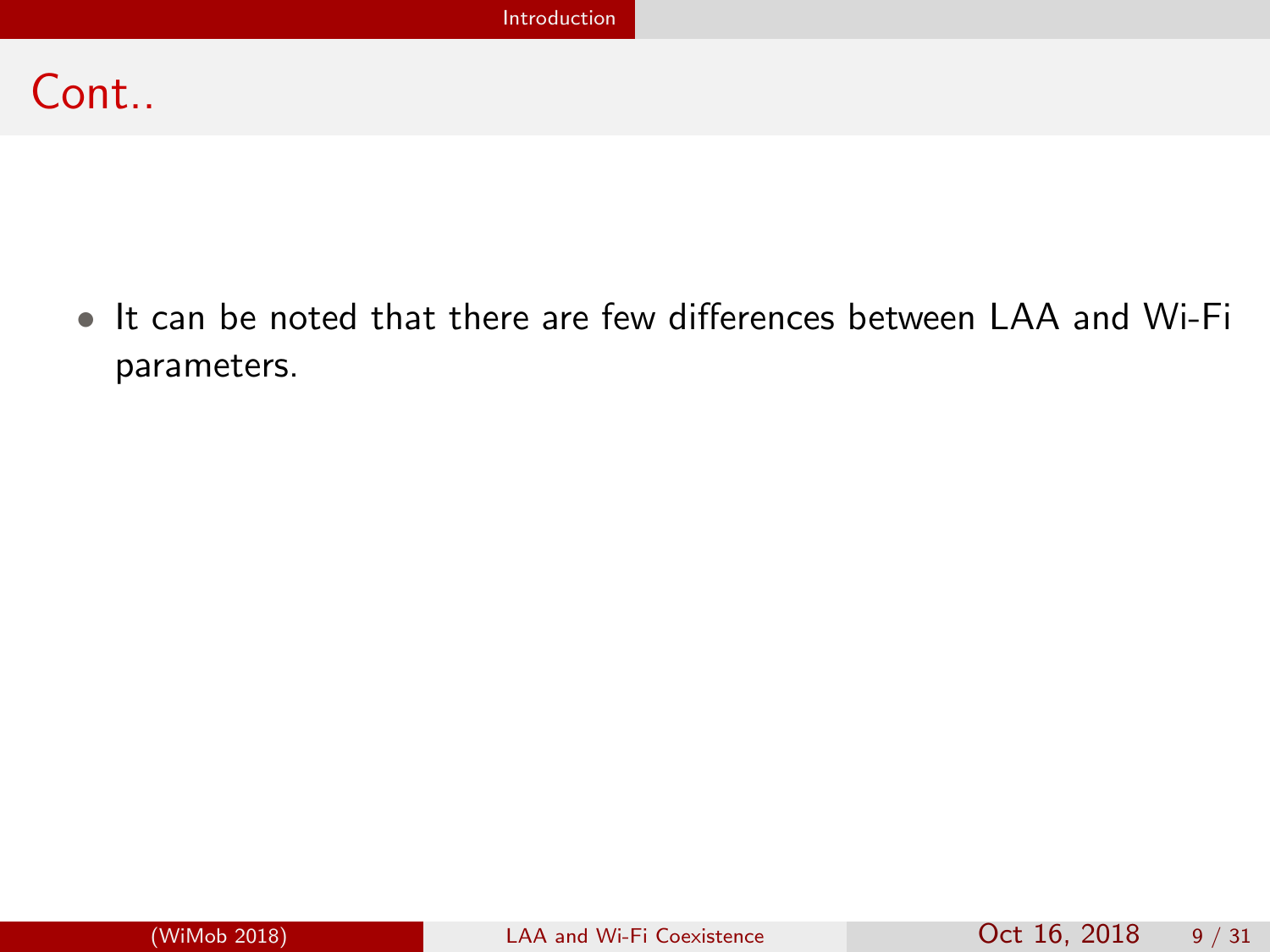#### Cont..

- It can be noted that there are few differences between LAA and Wi-Fi parameters.
- <span id="page-13-0"></span>• Hence, we focus on the performance evaluation of EDCA and LAA priority classes.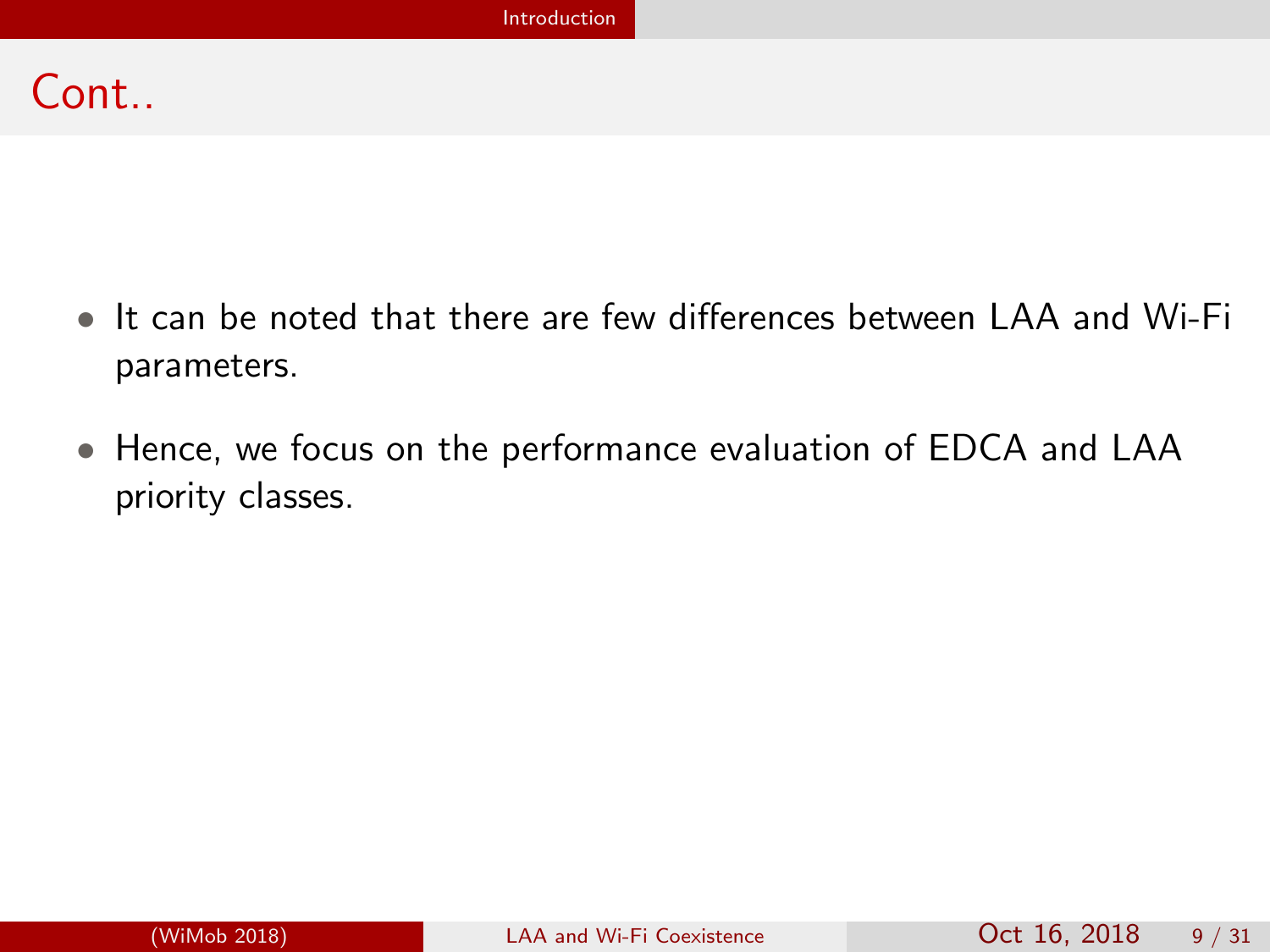#### $Cont$

- It can be noted that there are few differences between LAA and Wi-Fi parameters.
- Hence, we focus on the performance evaluation of EDCA and LAA priority classes.
- <span id="page-14-0"></span>• We propose a new mathematical model for LAA and Wi-Fi coexistence capable of describing the performance of eight priority classes in EDCA and LAA.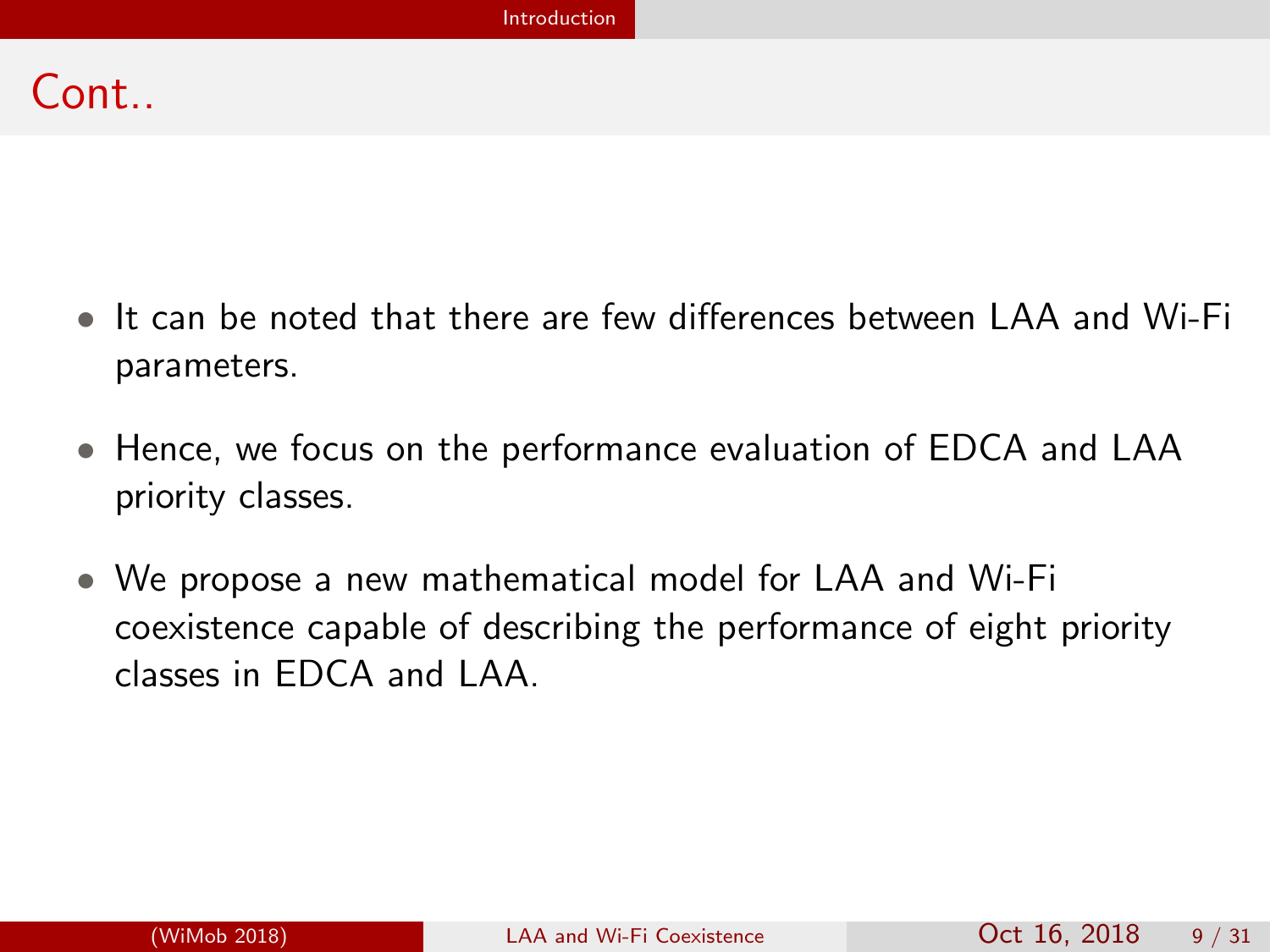<span id="page-15-0"></span>• We provide an analytical framework to evaluate the throughput of coexisting LAA and Wi-Fi networks with traffic of different priority classes.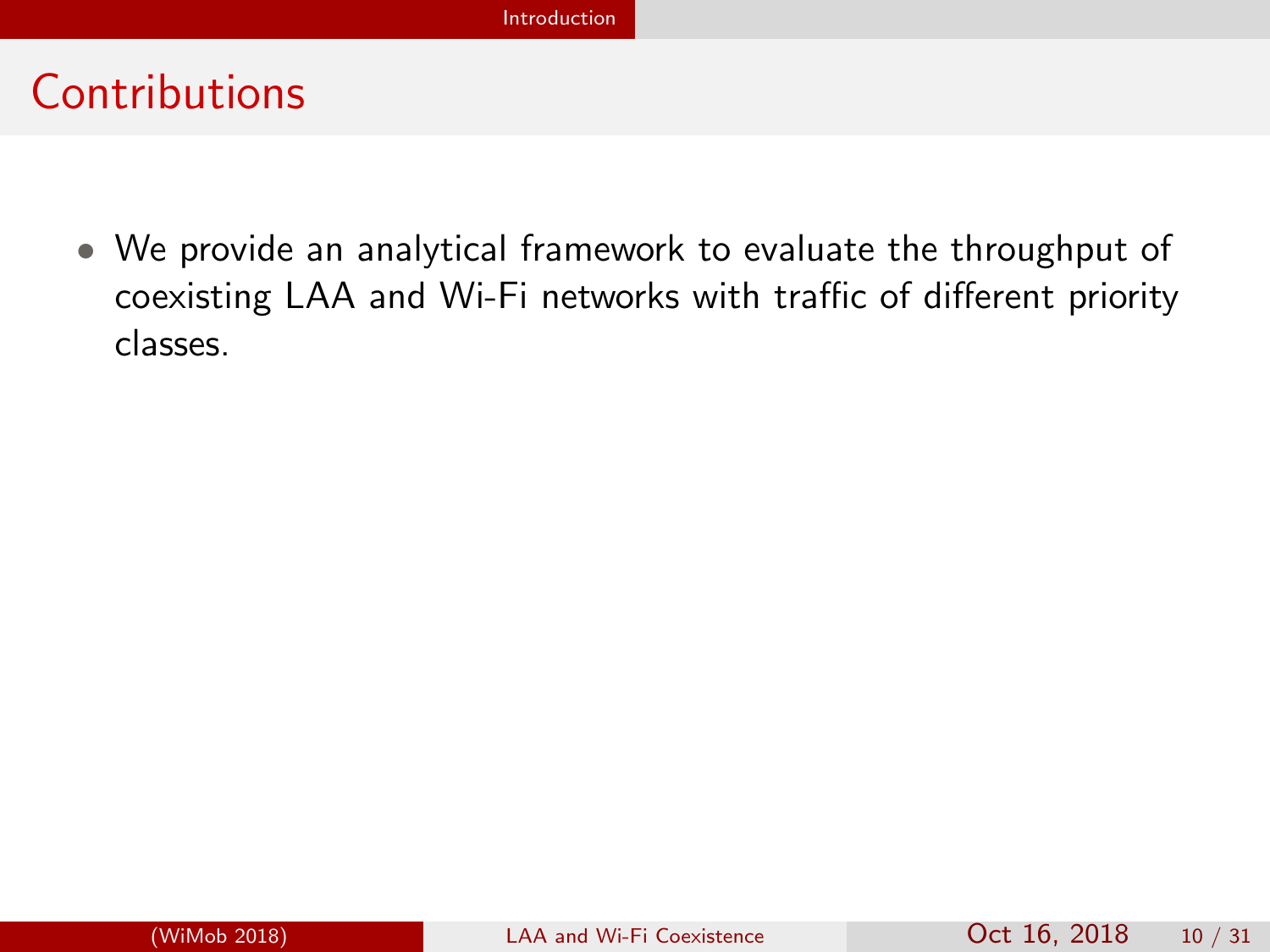- We provide an analytical framework to evaluate the throughput of coexisting LAA and Wi-Fi networks with traffic of different priority classes.
- <span id="page-16-0"></span>• The model captures the effects of transmission durations and message structure of LAA and Wi-Fi systems on the network throughput.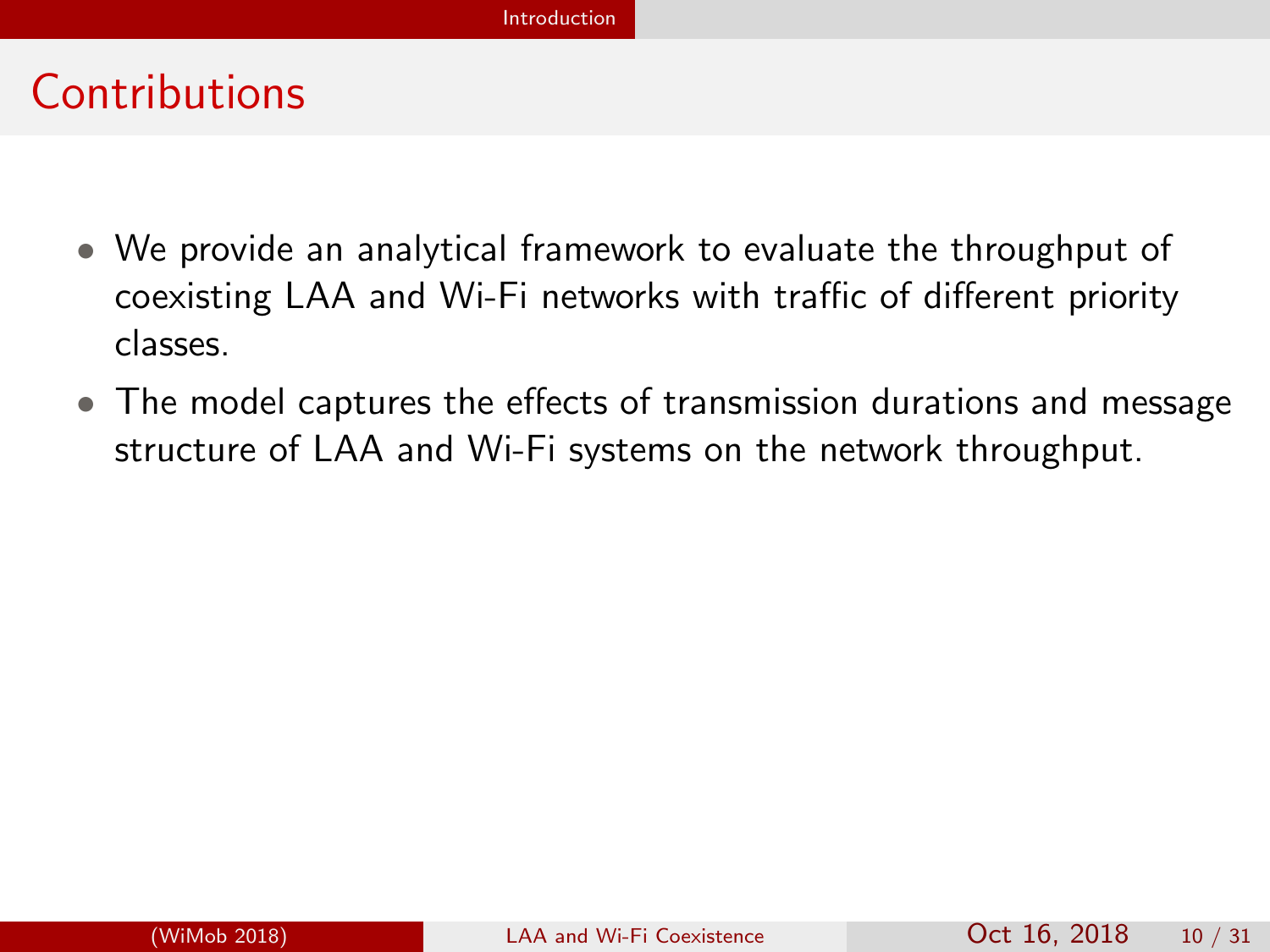- We provide an analytical framework to evaluate the throughput of coexisting LAA and Wi-Fi networks with traffic of different priority classes.
- The model captures the effects of transmission durations and message structure of LAA and Wi-Fi systems on the network throughput.
- <span id="page-17-0"></span>• We show that LAA is unfair with Wi-Fi in terms of throughput.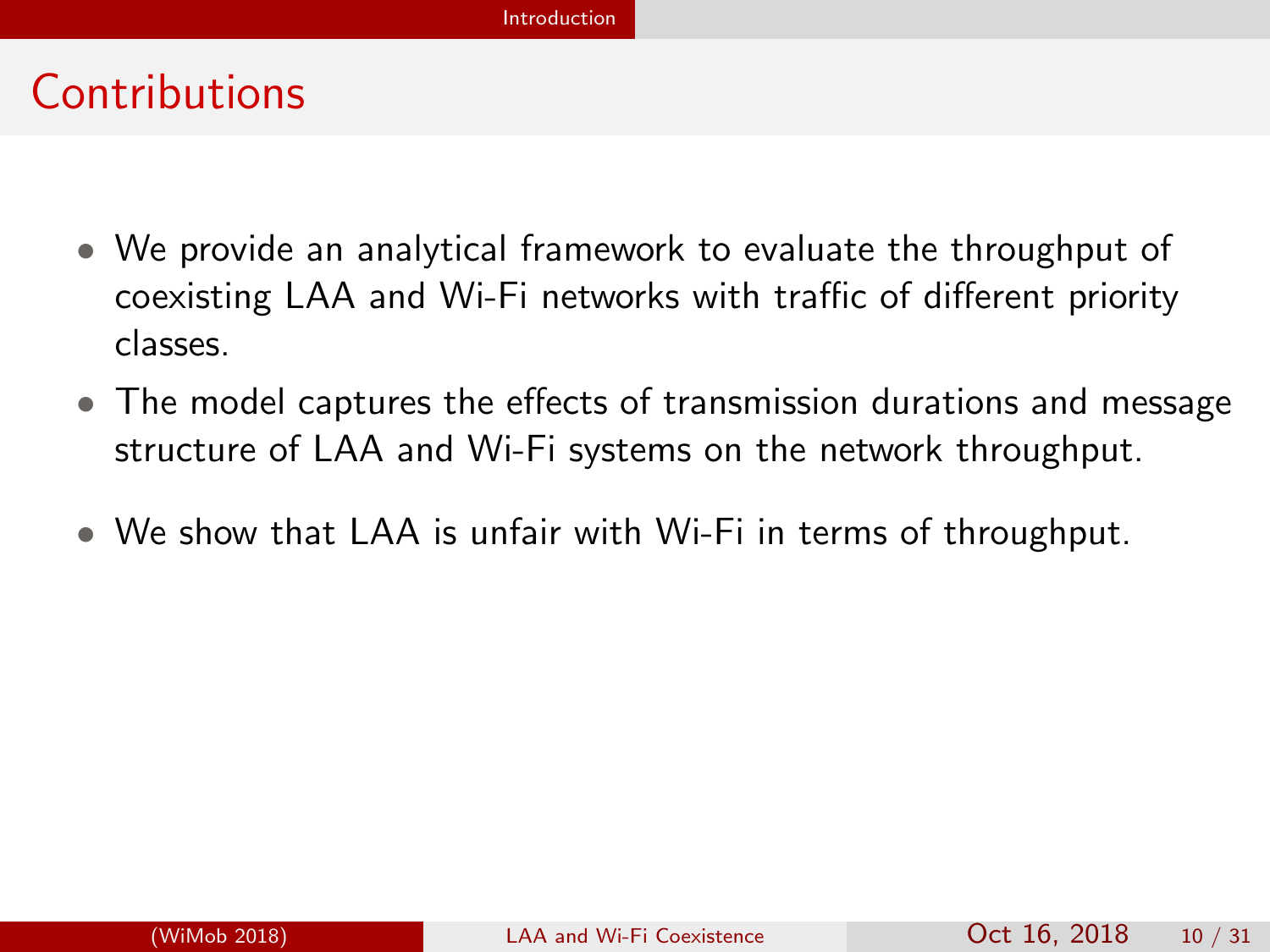- We provide an analytical framework to evaluate the throughput of coexisting LAA and Wi-Fi networks with traffic of different priority classes.
- The model captures the effects of transmission durations and message structure of LAA and Wi-Fi systems on the network throughput.
- We show that LAA is unfair with Wi-Fi in terms of throughput.
- <span id="page-18-0"></span>• We show that Wi-Fi throughput decreases when RTS/CTS is enabled for Wi-Fi, while LAA classes increase their throughput.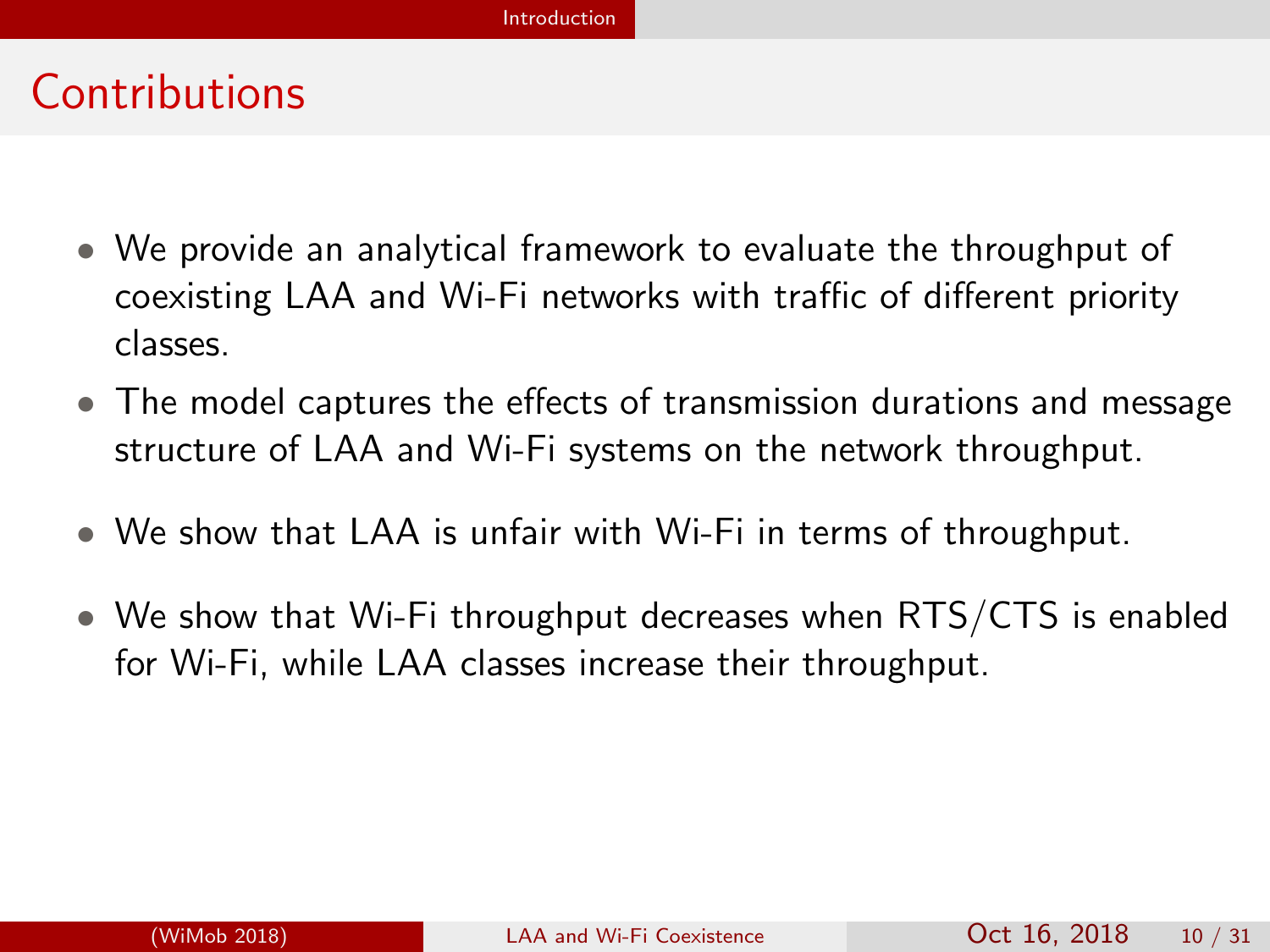- We provide an analytical framework to evaluate the throughput of coexisting LAA and Wi-Fi networks with traffic of different priority classes.
- The model captures the effects of transmission durations and message structure of LAA and Wi-Fi systems on the network throughput.
- We show that LAA is unfair with Wi-Fi in terms of throughput.
- We show that Wi-Fi throughput decreases when RTS/CTS is enabled for Wi-Fi, while LAA classes increase their throughput.
- <span id="page-19-0"></span>• Finally, to improve the fairness between Wi-Fi and LAA systems, we propose to reduce the LAA transmission opportunity.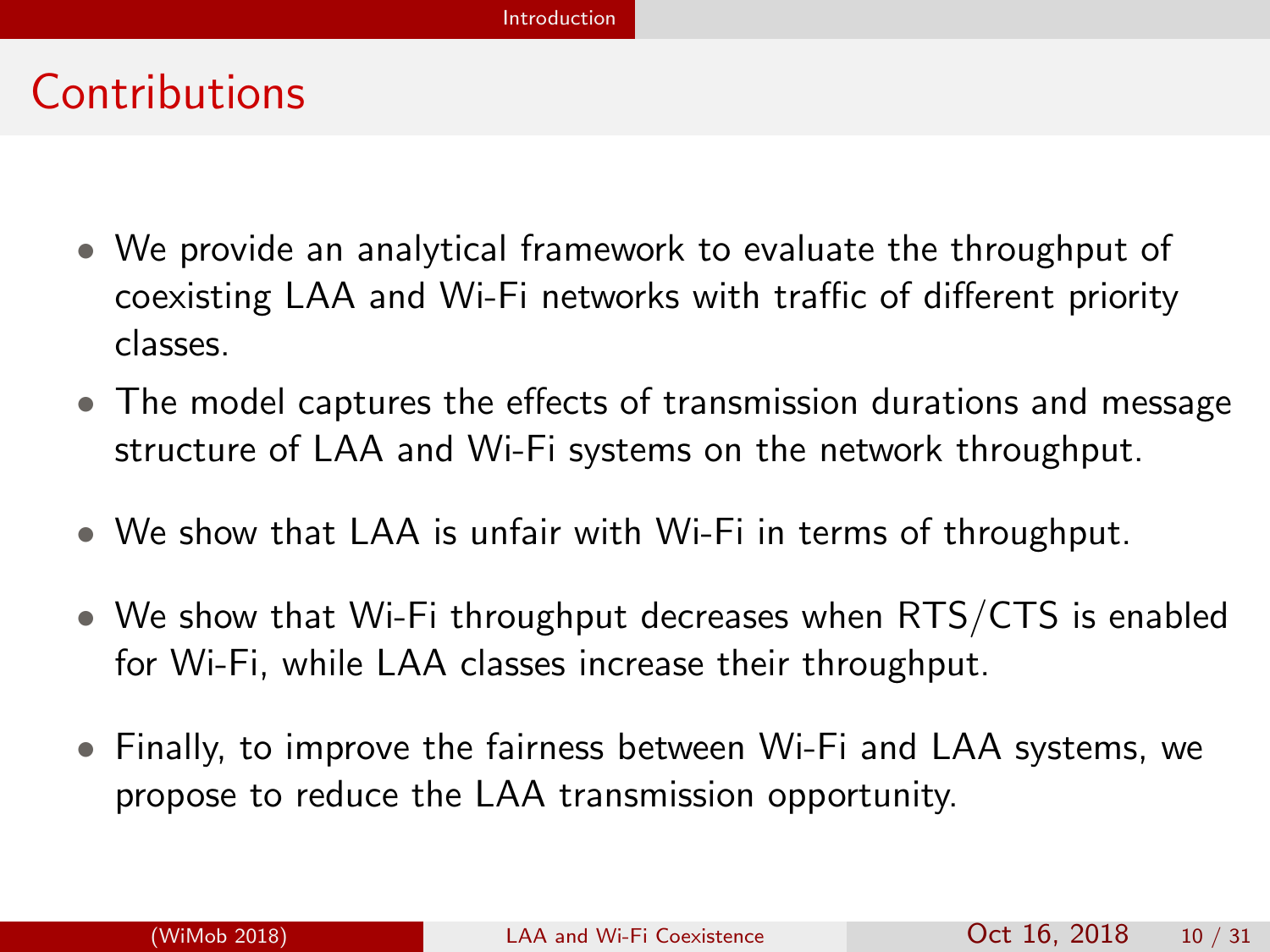#### Wi-Fi EDCA and LAA AC Coexistence Analytical Model

#### Table 3 : Notation used in the analytical model

<span id="page-20-0"></span>

| Notation                                   | Description                             |
|--------------------------------------------|-----------------------------------------|
| $CW_{i,r}$                                 | Contention window size                  |
| $\sigma$                                   | Slot duration                           |
| $M_i$                                      | Maximum retransmission attempts         |
| $PC_i$                                     | Collision probability                   |
| PB <sub>i</sub>                            | Backoff countdown blocking probability  |
| $b_{i.r.z}$                                | Steady state probability of $(i,r,z)$   |
| $T_i$                                      | <b>Transmission Probability</b>         |
|                                            | <b>FDCA</b>                             |
| AIFSN <sub>i</sub>                         | Adaptive inter frame space number       |
| <b>SIES</b>                                | Short inter frame space                 |
| $n_{\nu}$                                  | Number of Wi-Fi devices                 |
| N:                                         | Number of Wi-Fi packets in a TXOP       |
| $T_{phy}$                                  | Phy overhead transmission time          |
| $D_{\text{mac}}$                           | Size of MAC overhead                    |
| $D_{ack}$                                  | Size of ACK frame                       |
| $D_{data}$                                 | Size of data payload                    |
| <b>BR</b>                                  | Base transmission rate                  |
| DR                                         | Data transmission rate                  |
|                                            | I AA                                    |
| n <sub>l</sub>                             | Number of LAA devices                   |
| Г,                                         | Duration of an LAA Class i transmission |
| т,                                         | Half of a LTE slot duration             |
| $\tau_{\scriptscriptstyle{\text{sframe}}}$ | Duration of a LTF sub-frame             |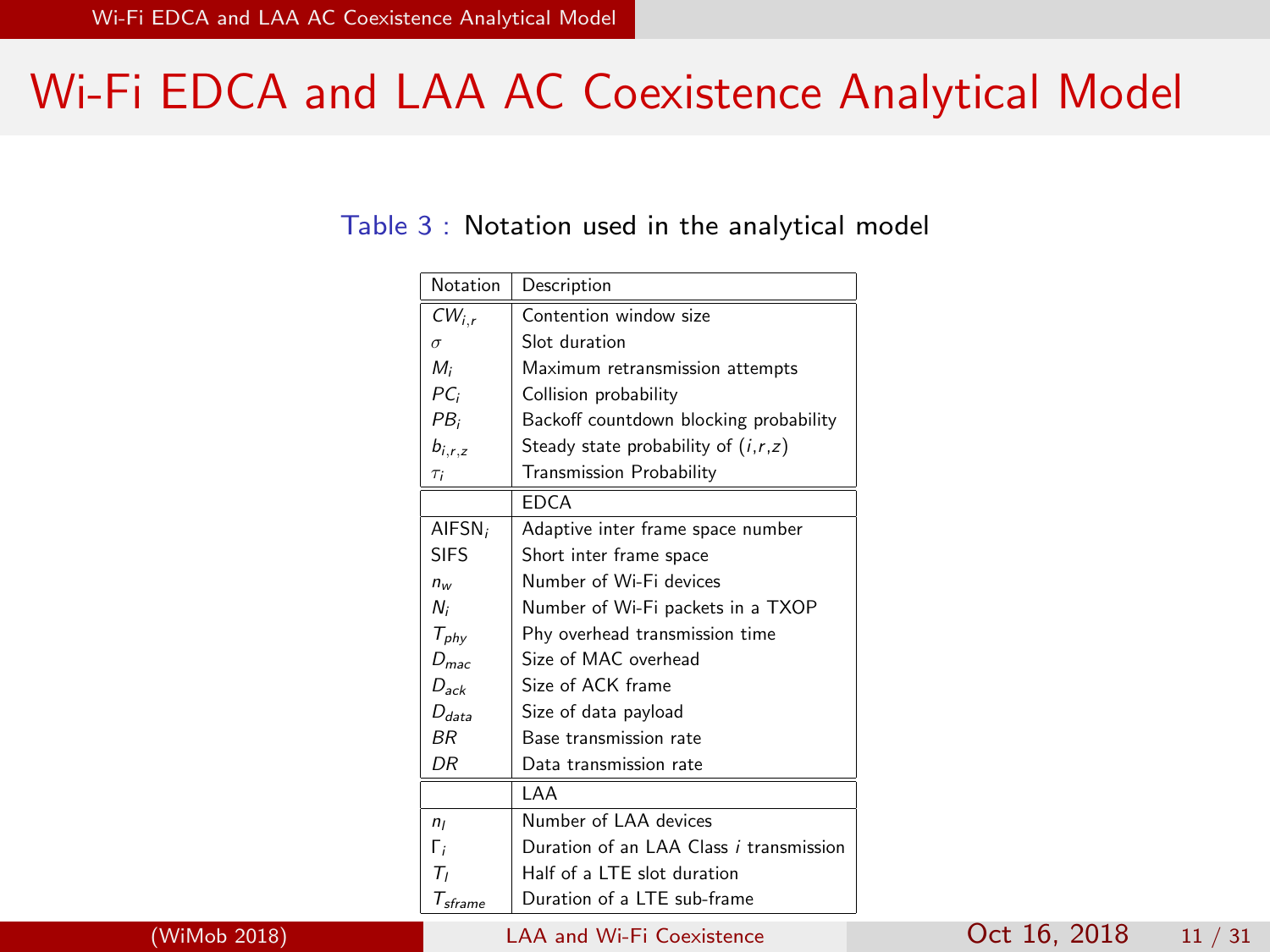#### Assumptions

- Only downlink traffic from the eNB to the LAA users is present in the network;
- $\bullet$  The channel is assumed to be ideal, *i.e.*, packet loss is only caused by collisions;
- No frame capture effect at the receivers;
- All nodes (LAA eNB and Wi-Fi AP) are within the carrier sense range, *i.e.*, there are no hidden nodes;
- Saturated traffic condition at all nodes;
- <span id="page-21-0"></span>• LAA and EDCA use the same slot time  $\sigma$ .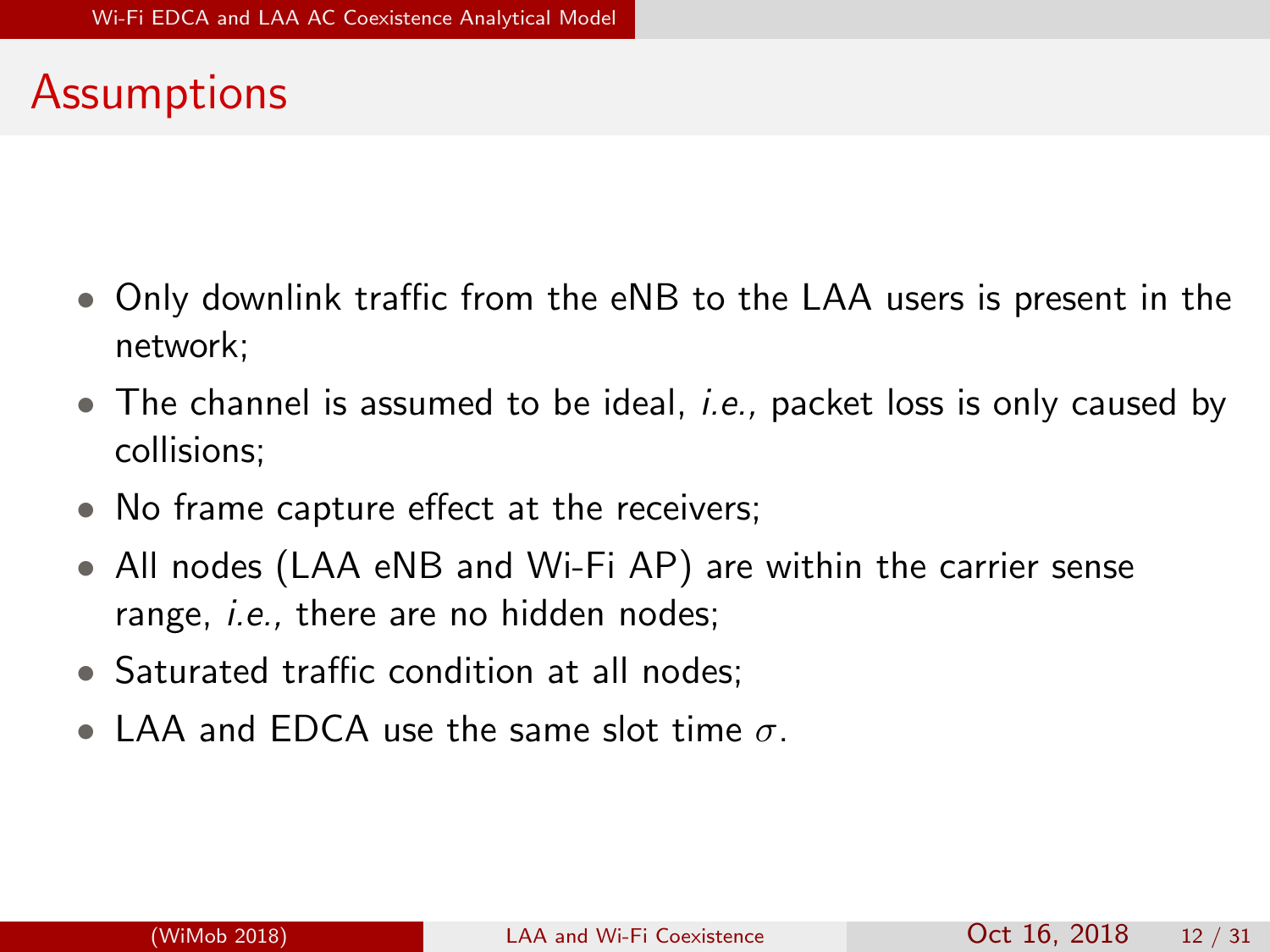#### DTMC Model for Wi-Fi EDCA and LAA



Figure 2 : DTMC model for Wi-Fi EDCA and LAA LBT.

<span id="page-22-0"></span>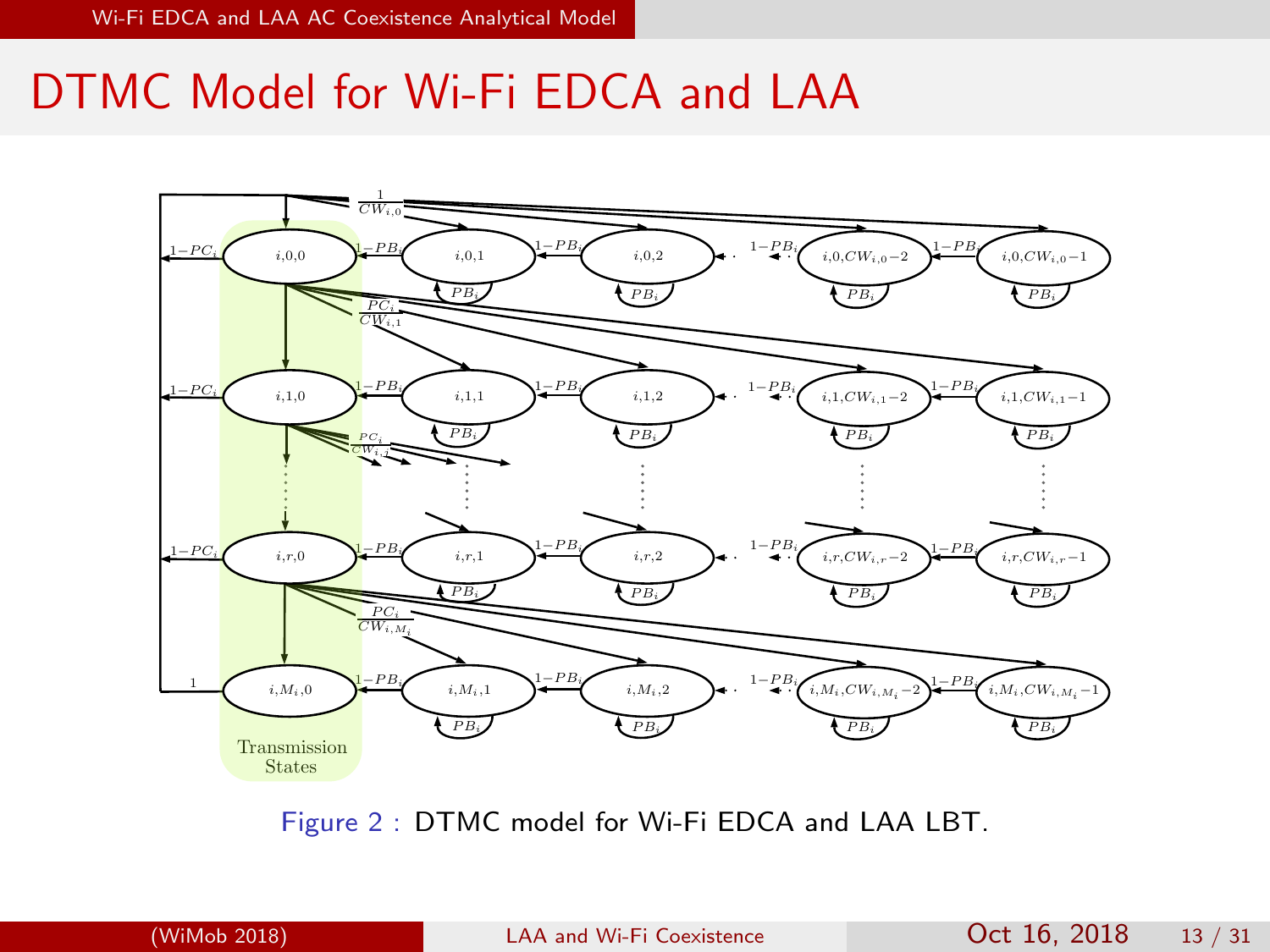#### Cont..

<span id="page-23-0"></span>• We jointly solved the DTMC model for Wi-Fi and LAA to find the transmission probabilities of each ACs in Wi-Fi  $(\tau_i^w)$  and LAA  $(\tau_i^l).$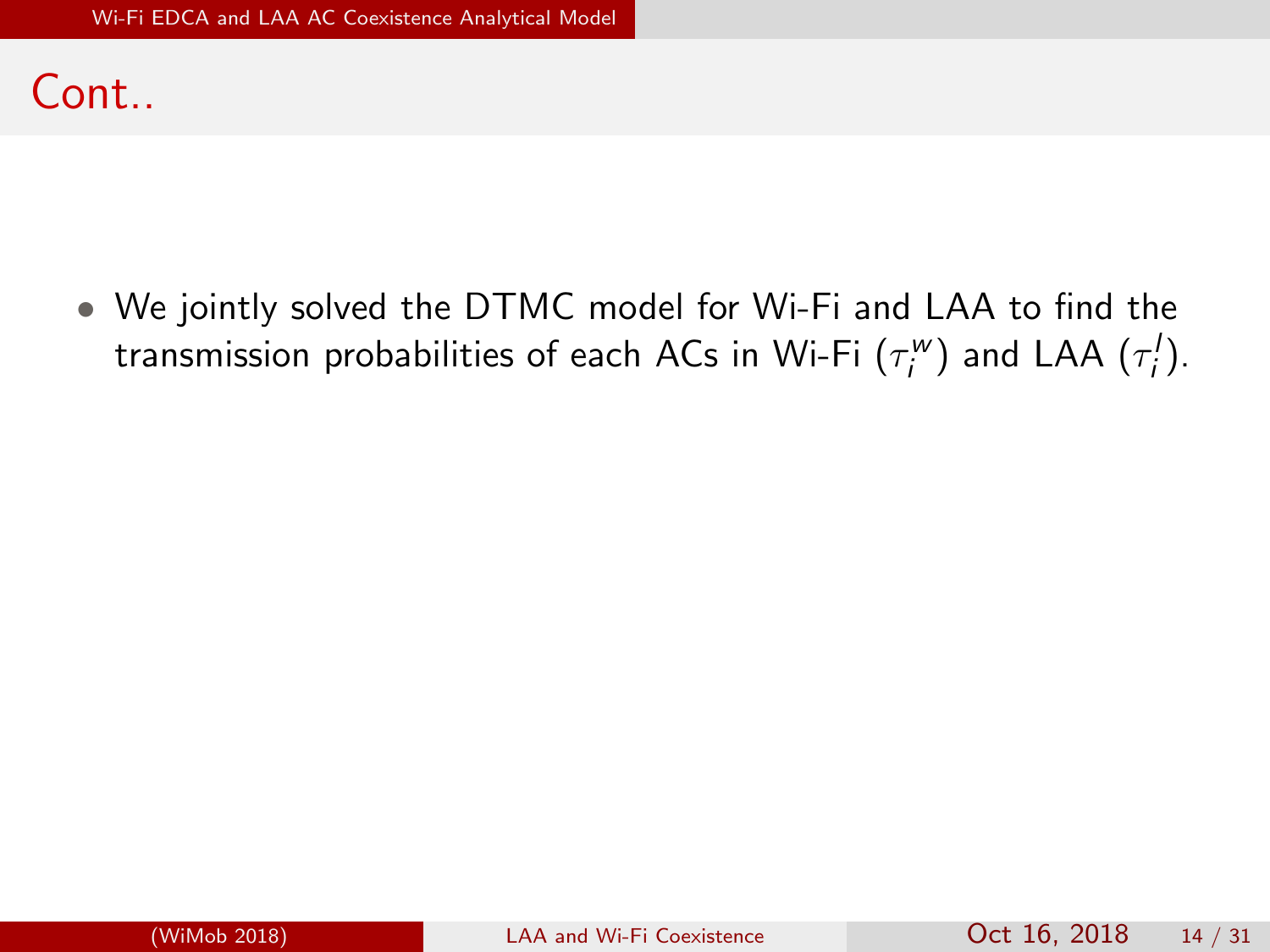#### $Cont$

• We jointly solved the DTMC model for Wi-Fi and LAA to find the transmission probabilities of each ACs in Wi-Fi  $(\tau_i^w)$  and LAA  $(\tau_i^l).$ 

<span id="page-24-0"></span> $\bullet$  The transmission probabilities  $(\tau_i^w$  and  $\tau_i^l)$  are function of backoff parameters, probabilities of collision (PC), probabilities of successful transmission( $PS$ ), and probability of an idle slot( $P_{idle}$ ).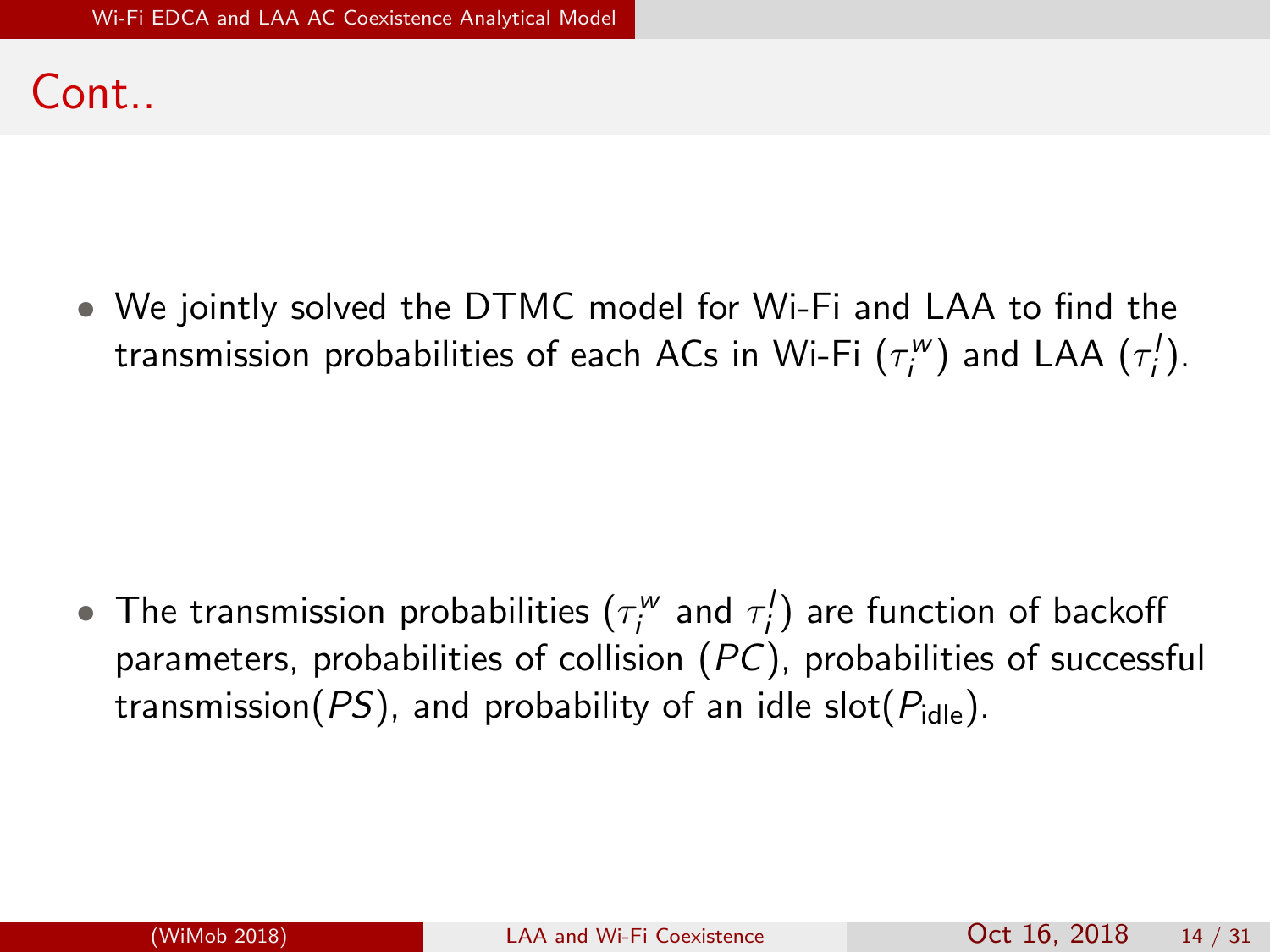## Possible Events in a Slot

• Idle Slot:

<span id="page-25-0"></span>
$$
P_{\text{idle}} = \left(1 - \sum_{i=0}^{3} \tau_i^{w}\right)^{n_w} \left(1 - \sum_{i=0}^{3} \tau_i^{1}\right)^{n_i}.
$$
 (1)

• Successful Transmission:

$$
PS_i^x = n_x \tau_i^x \left( 1 - \sum_{k=0}^3 \tau_k^x \right) \prod_{j \geq i}^{n_x} \left( 1 - \tau_j^x \right)^{n_x - 1} \prod_{s < i} \left( 1 - \tau_s^x \right)^{n_x} . \tag{2}
$$

- Collision: We identified four type of collisions each with different channel time duration.  $PC^{\mathsf{ww}},$   $PC^{\mathsf{wl}},$   $PC^{l_i, l_i},$   $PC^{l_i, l_j}.$
- The transmission probabilities and the event probabilities form a non-linear system of equations which we solved using numerical methods.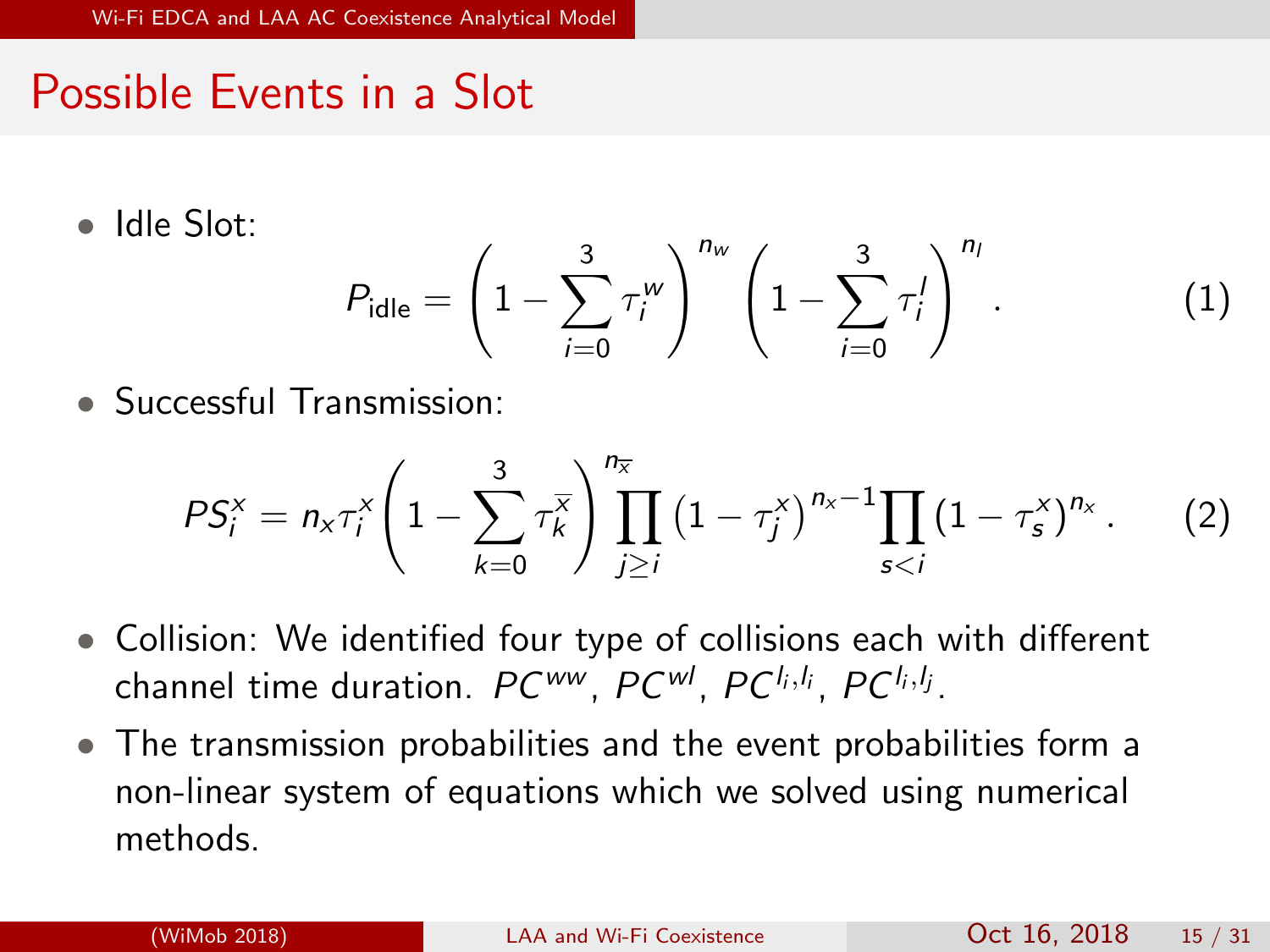#### Average Duration of Contention Slot

The average duration of a contention slot  $T_{cs}$  is calculated by multiplying the probability of each event by their channel occupancy as given below.

$$
T_{cs} = \sum_{i=0}^{3} PS_{i}^{w} (min[AIFS_{i}] + T_{s}^{w} \cdot N_{i} - SIFS)
$$
  
+ 
$$
\sum_{k=0}^{3} (PS_{k}^{l} + PC^{wl_{k}} + PC^{l_{k}l_{k}}) \cdot (\Gamma_{k} + T_{l})
$$
  
+ 
$$
\sum_{j=0}^{2} PC^{l_{3}l_{j}} \cdot (\Gamma_{3} + T_{l}) + \sum_{s=0}^{1} PC^{l_{2}l_{s}} \cdot (\Gamma_{2} + T_{l})
$$
  
+ PC<sup>l\_{1}l\_{0} \cdot (\Gamma\_{1} + T\_{l}) + PC^{ww} \cdot T\_{c}^{ww} + P\_{idle}\sigma, (3)</sup>

where,  $N_i$  is the number of Wi-Fi frames transmitted in the TXOP of traffic Class  $i;~T_{s}^{w}$  and  $T_{c}^{ww}$  are respectively the time durations of a successful and colliding Wi-Fi transmissions, given by

<span id="page-26-0"></span>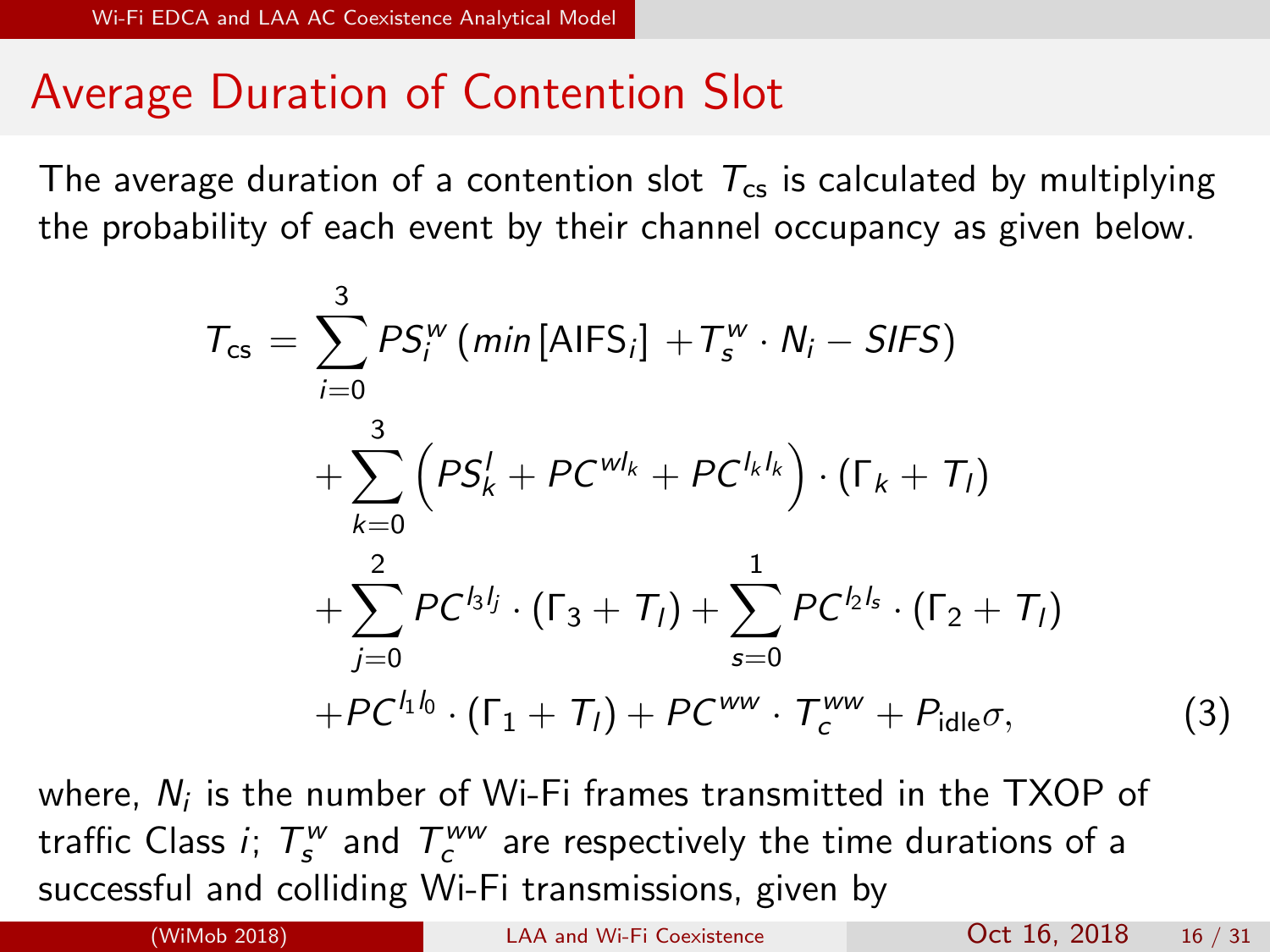Cont..

<span id="page-27-0"></span>
$$
T_{s}^{w} = T_{phy} + \frac{D_{\text{mac}}}{BR} + \frac{D_{\text{data}}}{DR} + 2 \cdot \text{SIFS} + \frac{D_{\text{ack}}}{BR};
$$
\n
$$
T_{c}^{ww} = \min \left[ \text{SIFS} + \sigma \text{AlFSN}_{i} \right] + T_{phy} + \frac{D_{\text{mac}}}{BR}
$$
\n
$$
+ \frac{D_{\text{data}}}{DR} + \text{ACK}_{\text{Timeout}}; \tag{5}
$$

where  $T_{phv}$  is the physical layer overhead;  $D_{\text{mac}}$ ,  $D_{\text{data}}$  and  $D_{\text{ack}}$  are respectively the size of the mac header, data payload, and ack frame; DR and BR are the data and base transmission rates.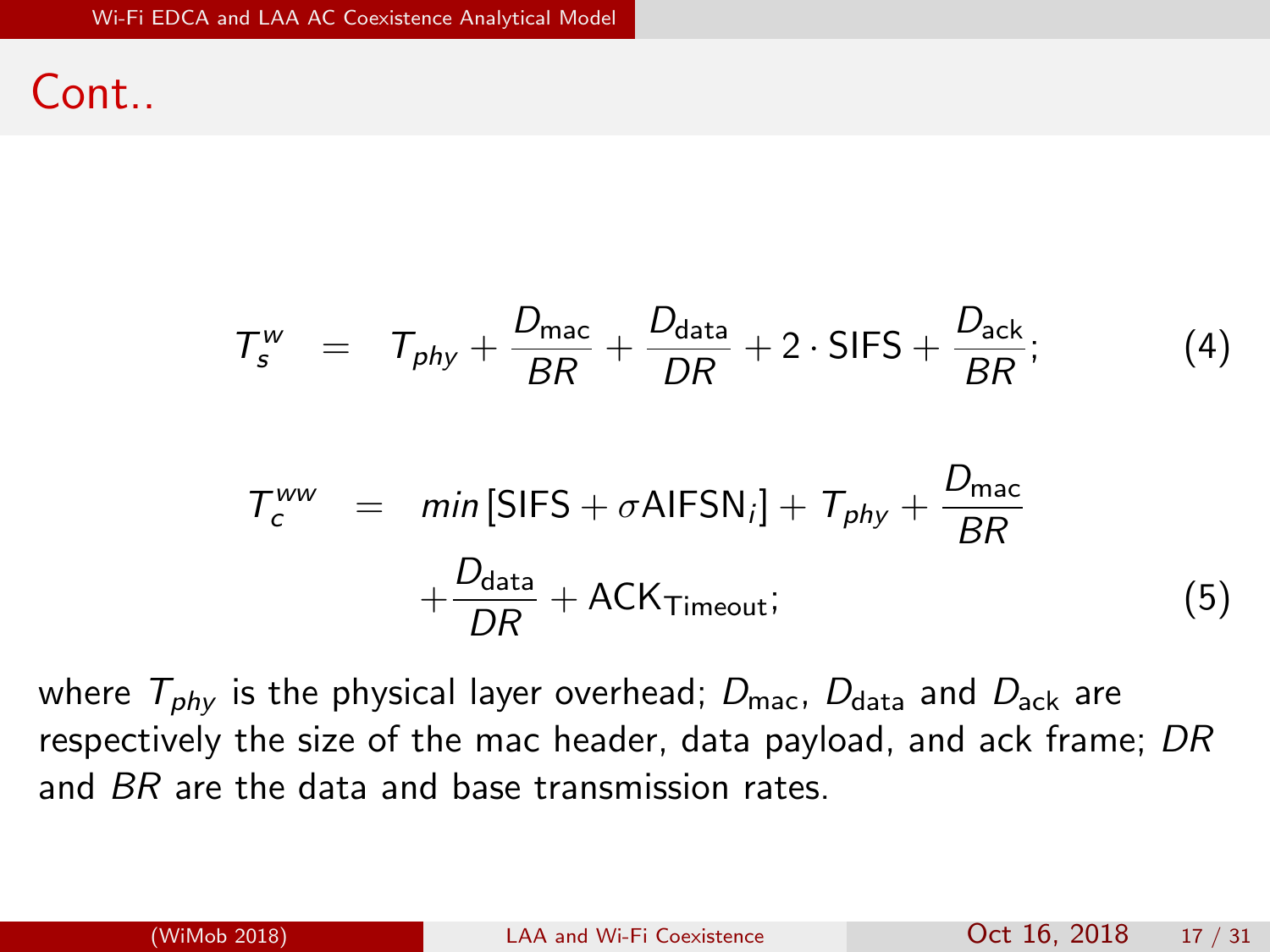#### Throughput of Wi-Fi and LAA in coexistence scenario

The throughput of Class i of Wi-Fi is given by

<span id="page-28-0"></span>
$$
Th_i^w = \frac{PS_i^w N_i \frac{D_{\text{data}}}{DR}}{T_{\text{cs}}}.
$$
 (6)

The throughput of LAA for Class *i* is given by

$$
Th_i^l = \frac{13}{14} \frac{1}{T_{cs}} \left[ PS_i^l \Gamma_i + PC_i^{wl} (\Gamma_i - P_{fc} \cdot T_{frame}) + \sum_{k < i} PC^{l_i l_k} (\Gamma_i - \Gamma_k) \right], \tag{7}
$$

where  $T_{\text{cframe}}$  is the duration of an LTE sub-frame, and  $P_{\text{fc}}$  is the probability that a Wi-Fi transmission causes the first sub-frame to be lost.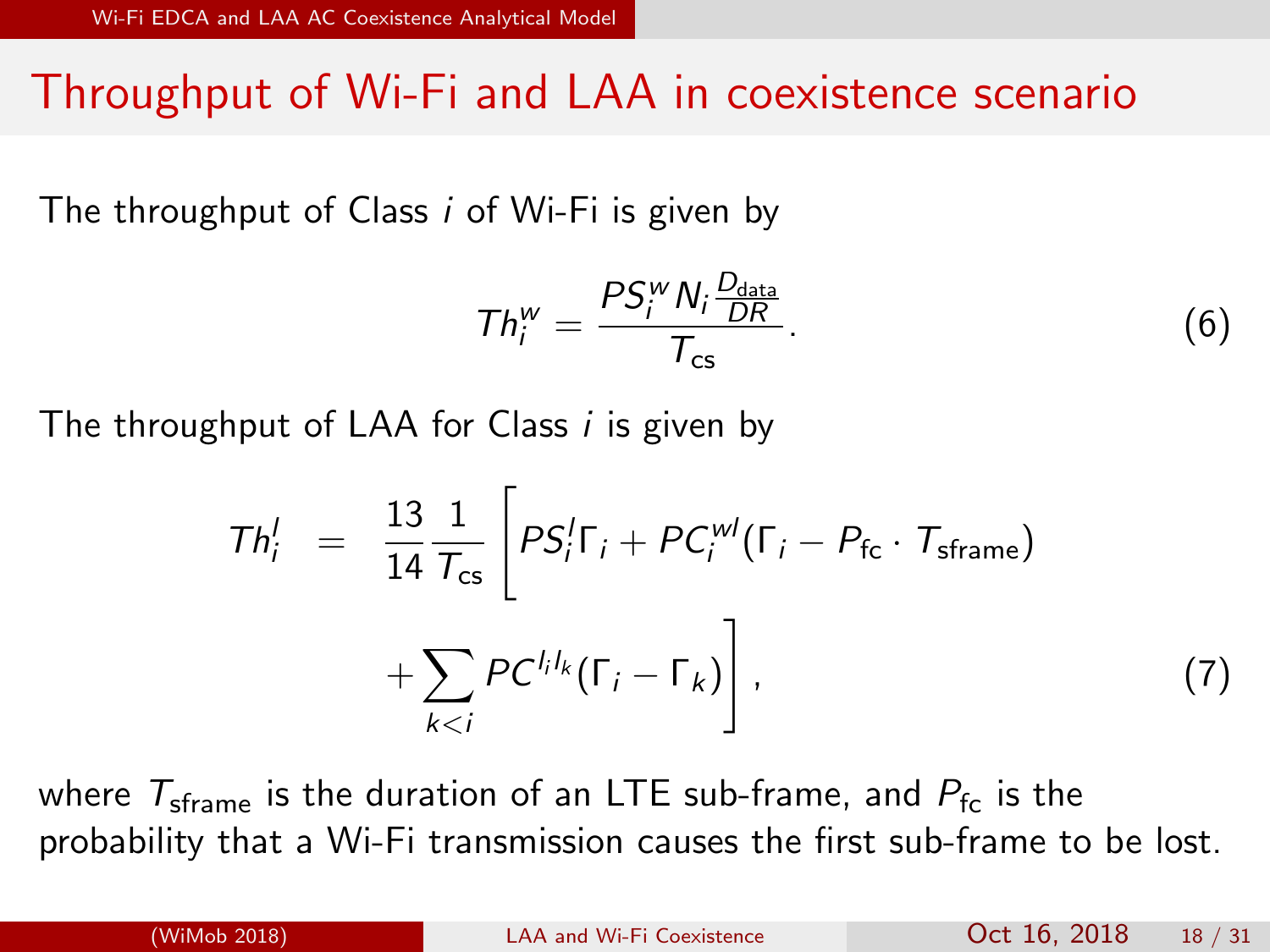## Extension to Wi-Fi with RTS/CTS

For this, the following aspects of the model need to be modified:

- **1** The maximum number of retransmissions  $(M_i)$  for all Wi-Fi classes is increased to 7;
- $\bullet$   $P_{fc}$ , the probability that a collision between Wi-Fi and LAA occurs before the beginning of an LAA slot is equal to the ratio of a RTS frame transmission time and an LTE slot time (0.5 ms).
- <span id="page-29-0"></span>**3** The expressions for  $T_c^{ww}$  and  $T_E$  are given by [\(8\)](#page-30-0) and [\(9\)](#page-30-1);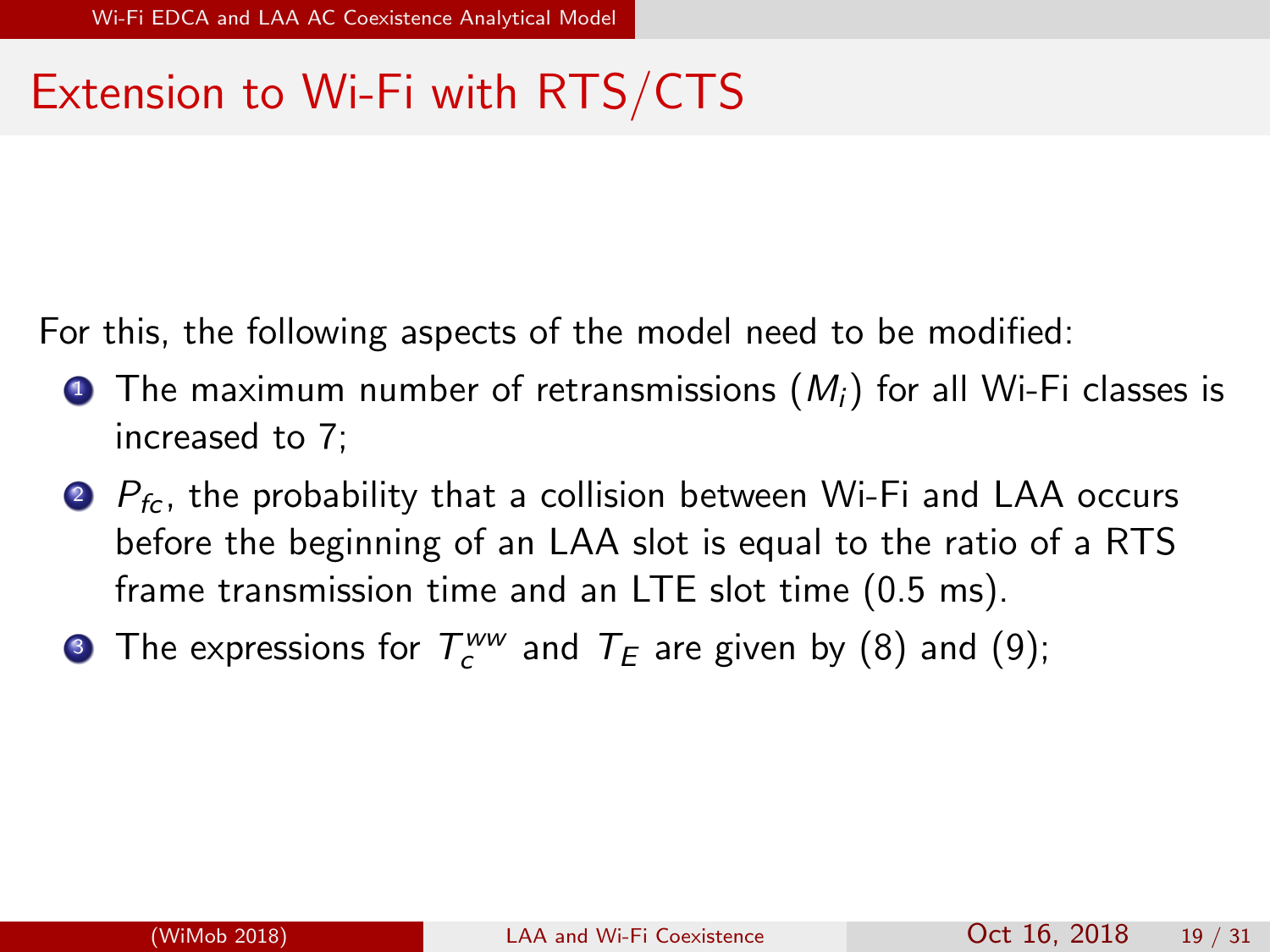#### Cont..

<span id="page-30-0"></span>
$$
T_c^{ww} = min[SIFS + \sigma AIFSN_i] + T_{phy} + \frac{D_{rts}}{BR} + RTST_{timeout}.
$$
 (8)

<span id="page-30-2"></span><span id="page-30-1"></span>
$$
T_{E} = \sum_{i=0}^{3} PS_{i}^{w} \cdot (min[SIFS + \sigma AIFSN_{i}] + T_{phy} + \frac{D_{rts}}{BR} + SIFS + T_{phy} + \frac{D_{cts}}{BR} + T_{s}^{w} \cdot N_{i} - SIFS) + \sum_{k=0}^{3} (PS_{k}^{l} + PC^{wl_{k}} + PC^{l_{k}l_{k}}) \cdot (\Gamma_{k} + T_{i}) + \sum_{j=0}^{2} PC^{l_{3}l_{j}} (\Gamma_{3} + T_{i}) + \sum_{r=0}^{1} PC^{l_{2}l_{r}} \cdot (\Gamma_{2} + T_{i}) + PC^{l_{1}l_{0}} (\Gamma_{1} + T_{i}) + PC^{ww} \cdot T_{c}^{ww} + P_{idle}\sigma.
$$
 (9)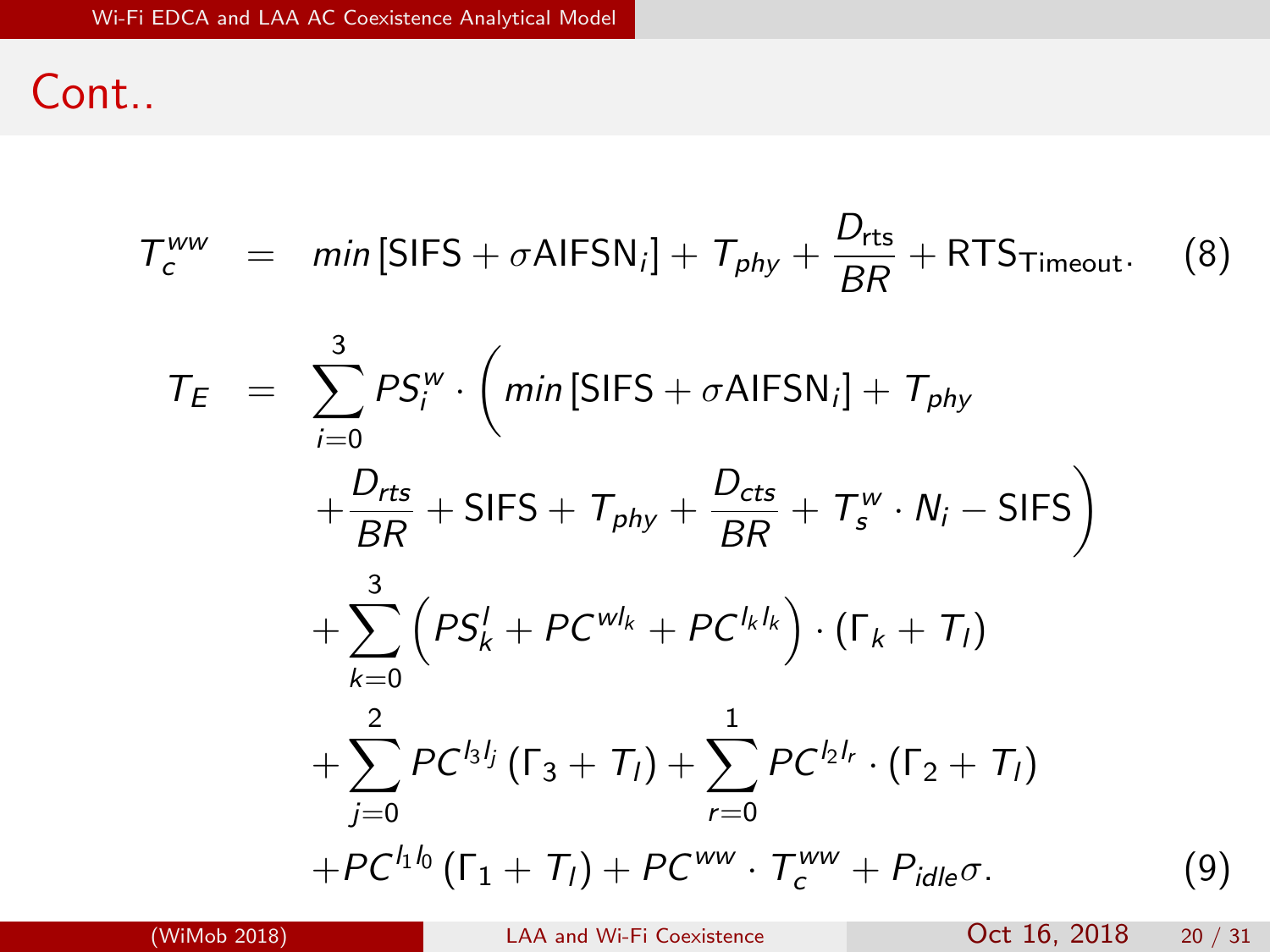## Performance Evaluation

#### <span id="page-31-0"></span>Table 4 : Wi-Fi & LAA Parameters

| Wi-Fi parameters             | <b>LAA Parameters</b>  |                             |                  |
|------------------------------|------------------------|-----------------------------|------------------|
| <b>Parameter</b>             | Value                  | Parameter                   | Value            |
| DR, BR                       | 54 Mbps, 6 Mbps        | Data Rate                   | 70.2 Mbps        |
| $\sigma$ , SIFS              | 9 $\mu$ s, 16 $\mu$ s  | $\sigma$                    | $9 \mu s$        |
| $D_{ack}$ , $D_{mac}$        | 112, 272 bits          | $T_f$                       | 16 $\mu$ s       |
| $T_{phy}$ , ACK $_{Timeout}$ | 20 $\mu$ s, 50 $\mu$ s | $\mathcal{T}_{\sf{sframe}}$ | $1 \, \text{ms}$ |
| $D_{data}$                   | 1470 bytes             | $T_{I}$                     | $0.25$ ms        |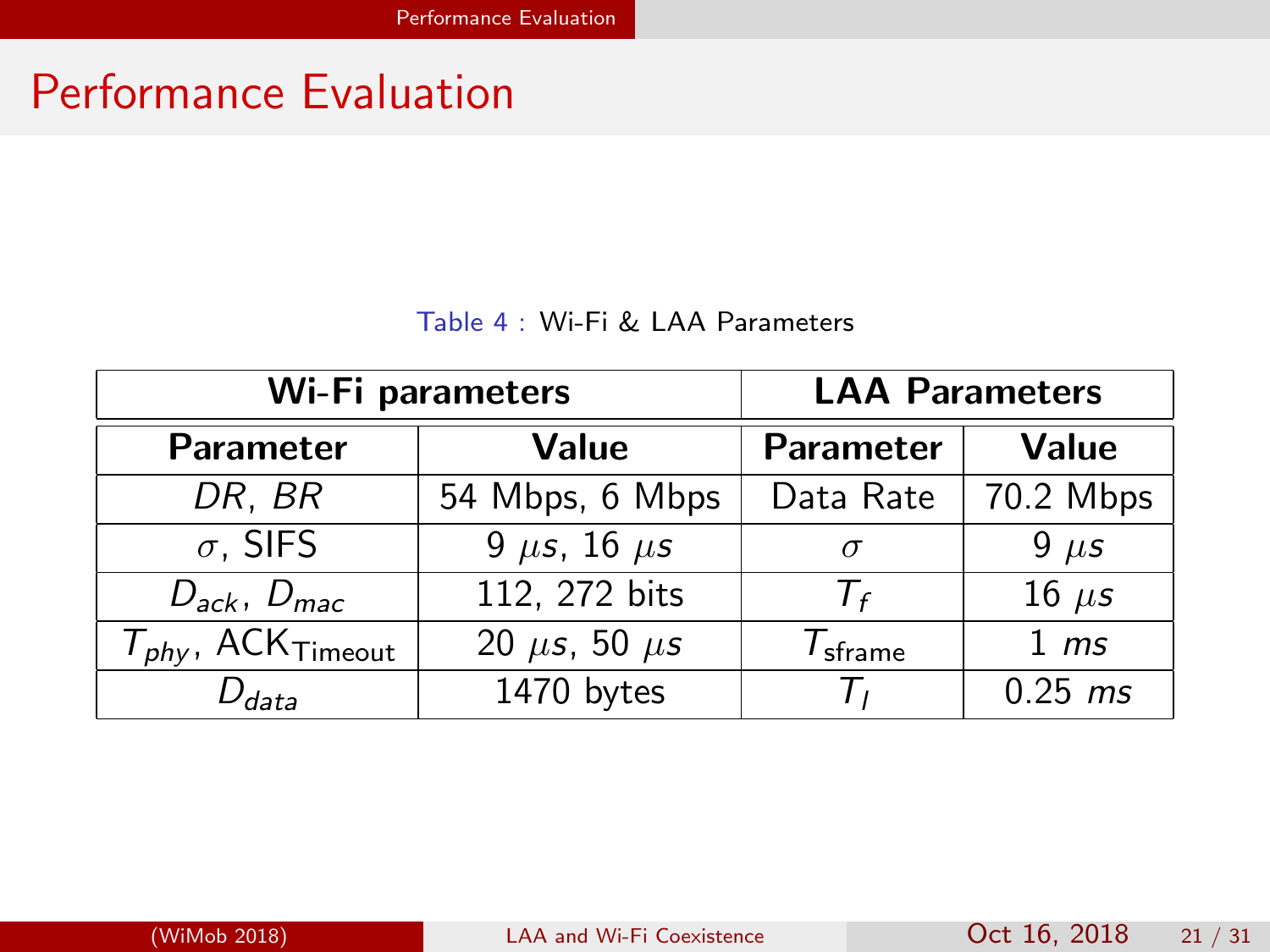#### Performance Evaluation



Figure 3 : LAA and Wi-Fi coexistence performance with priority classes,  $n_w = n_l = N/2$ , where N is the total number of nodes in the network.

<span id="page-32-0"></span>(WiMob 2018) [LAA and Wi-Fi Coexistence](#page-0-0) Oct 16, 2018 22 / 31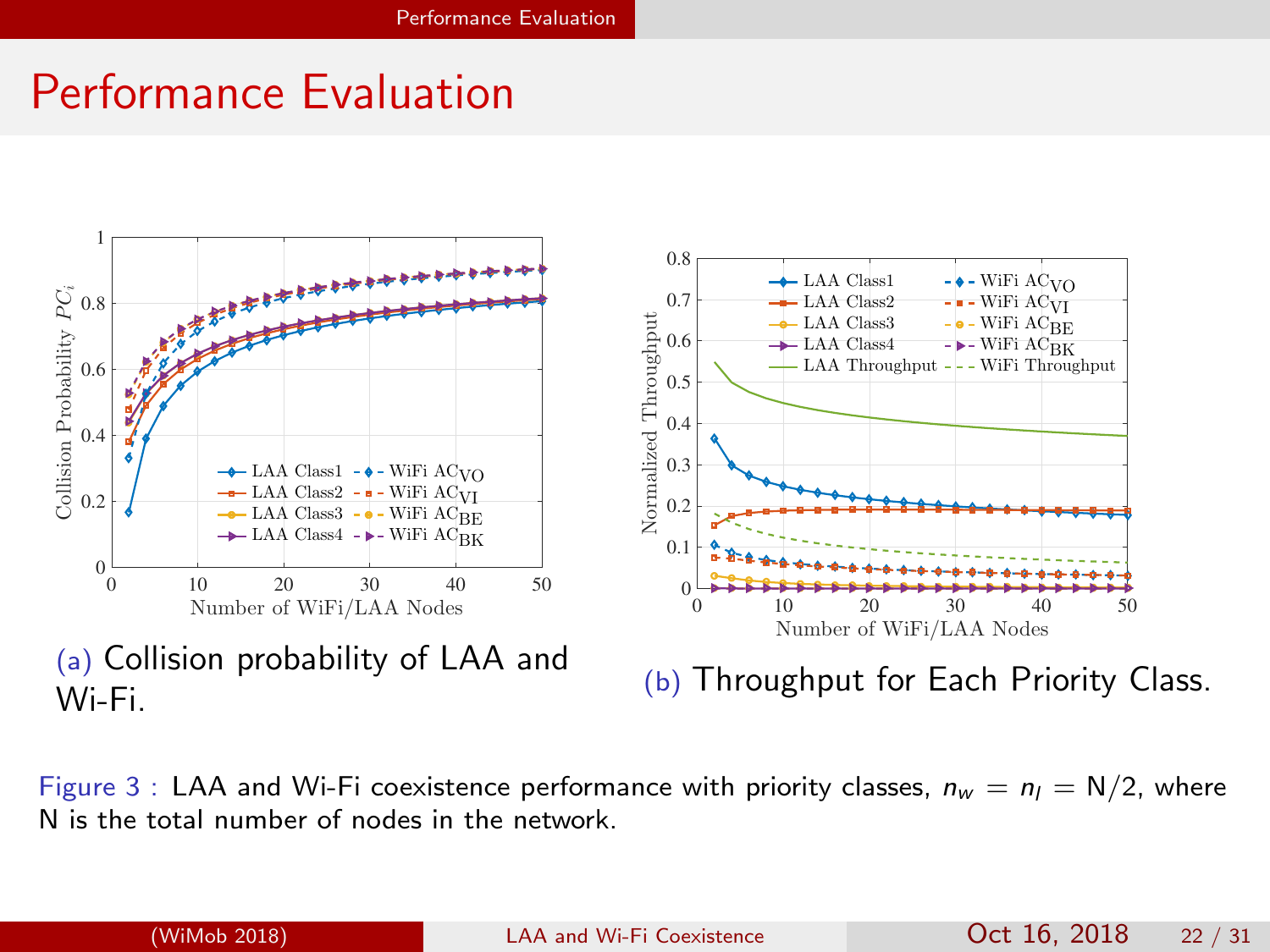## Performance Evaluation with RTS/CTS



<span id="page-33-0"></span>(a) Collision prob. of LAA and Wi-Fi. (b) Throughput for each priority class.

Figure 4 : LAA and Wi-Fi coexistence performance with RTS/CTS enabled,  $n_w = n_l = N/2$ , where N is the total number of nodes in the network.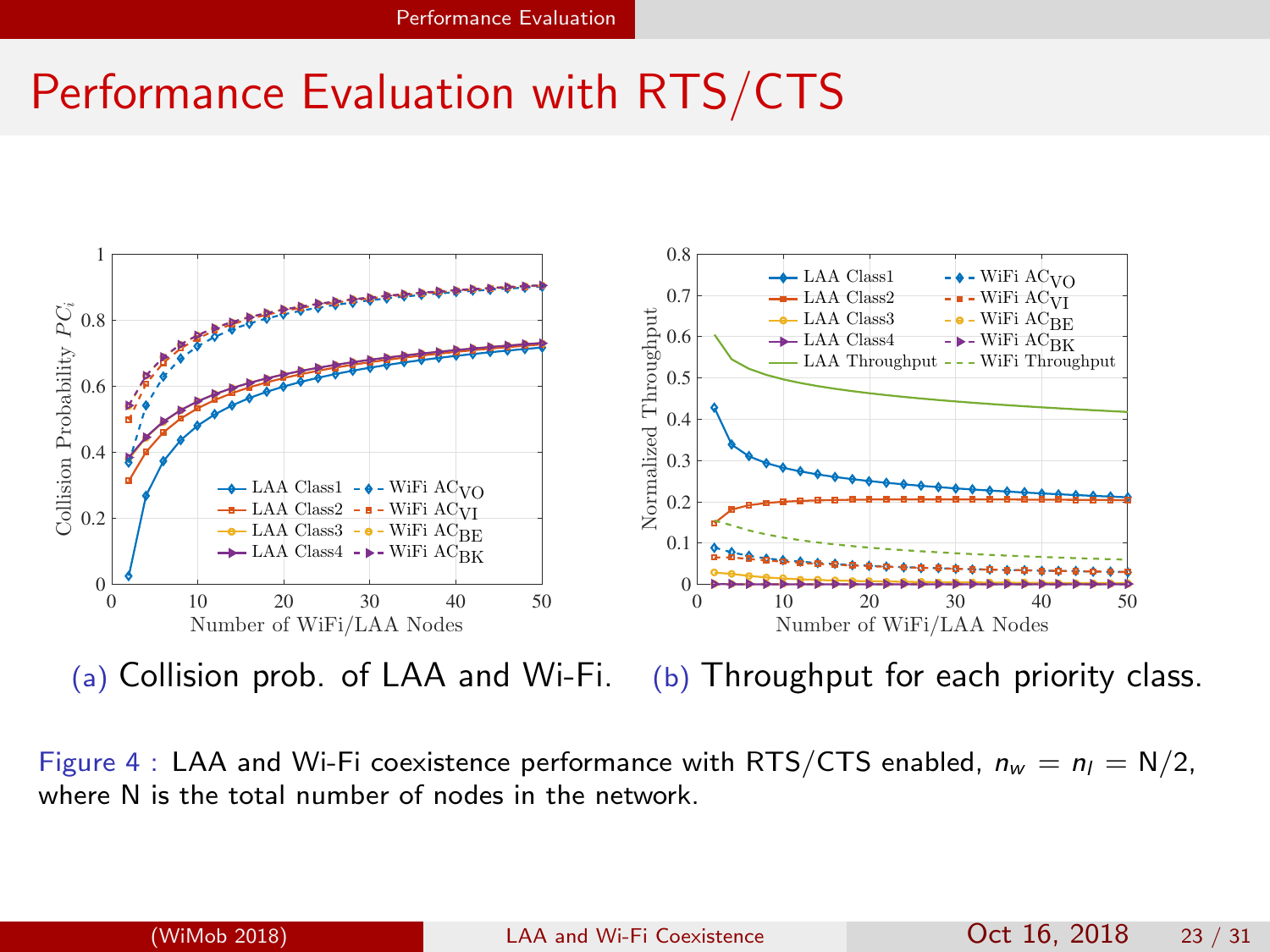#### Performance Evaluation with Reduced TXOP



(a) Throughput without RTS/CTS.

<span id="page-34-0"></span>(b) Throughput with RTS/CTS.

Figure 5 : Wi-Fi and Total Throughput (*i.e.*, Wi-Fi + LAA) in Wi-Fi only scenario (WW) and coexistence scenario (LW).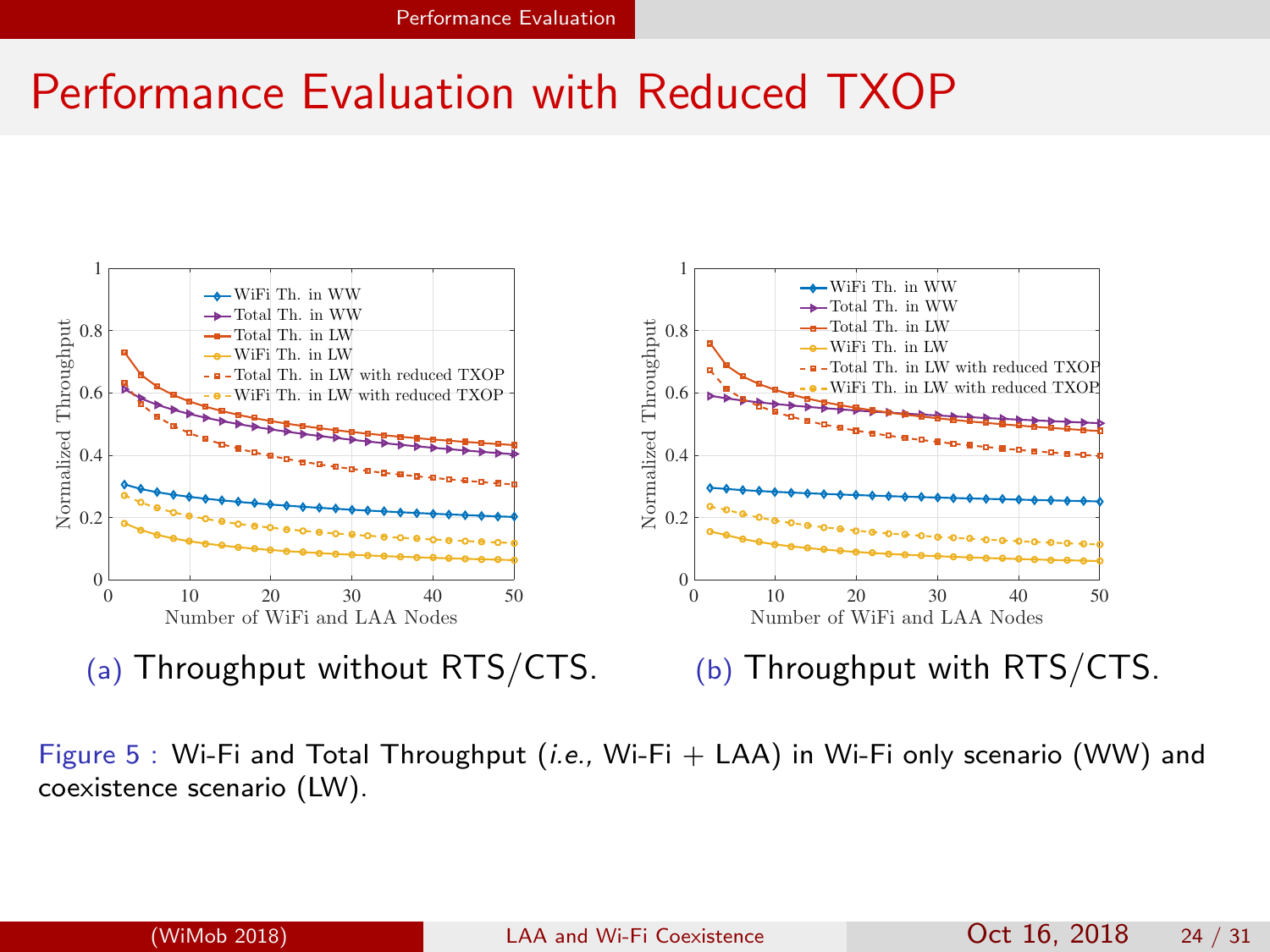## Performance Evaluation (Fairness)



<span id="page-35-0"></span>Figure 6 : Wi-Fi and LAA Fairness.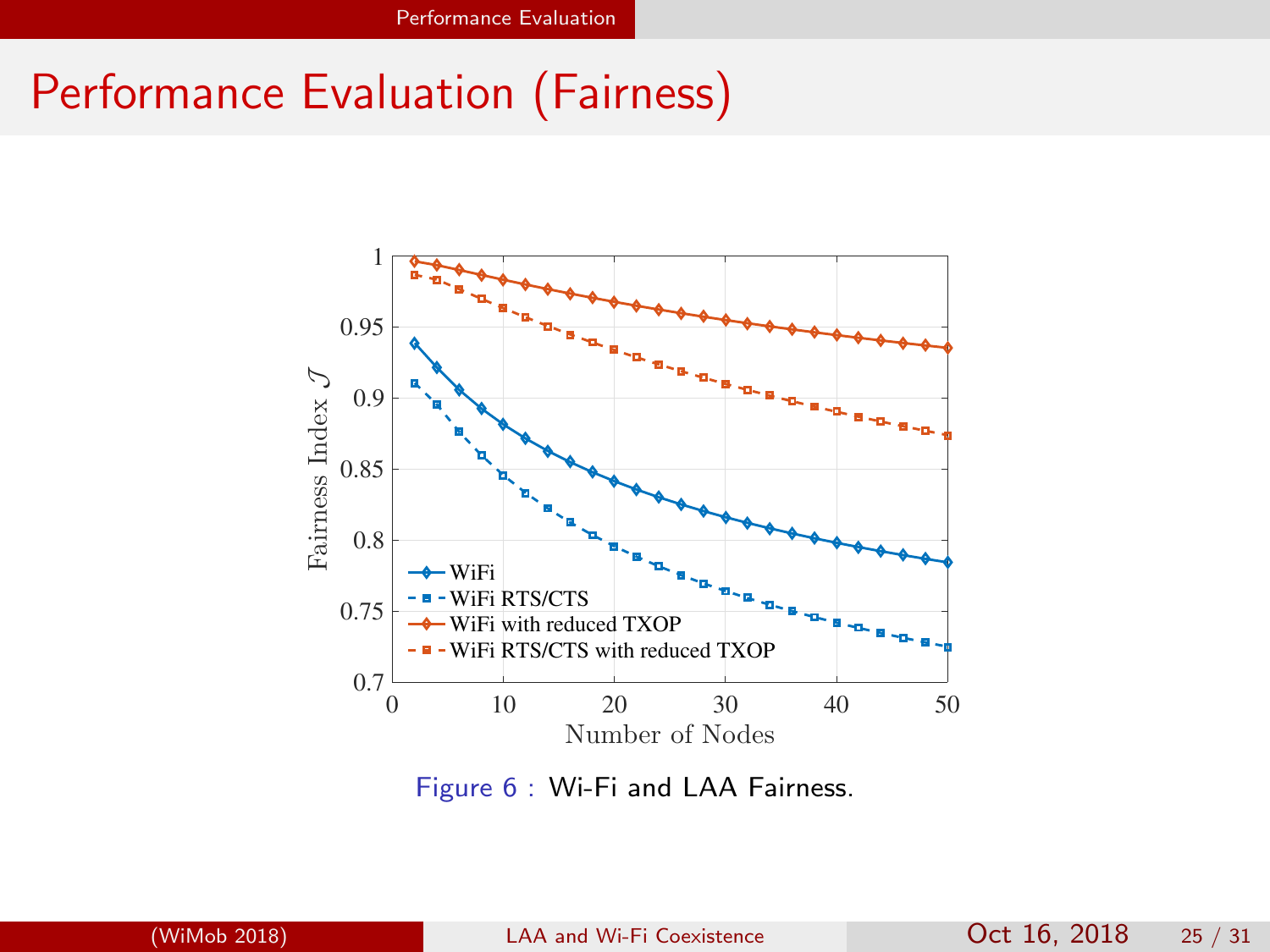<span id="page-36-0"></span>• We have proposed a mathematical model to study the coexistence between Wi-Fi and LAA.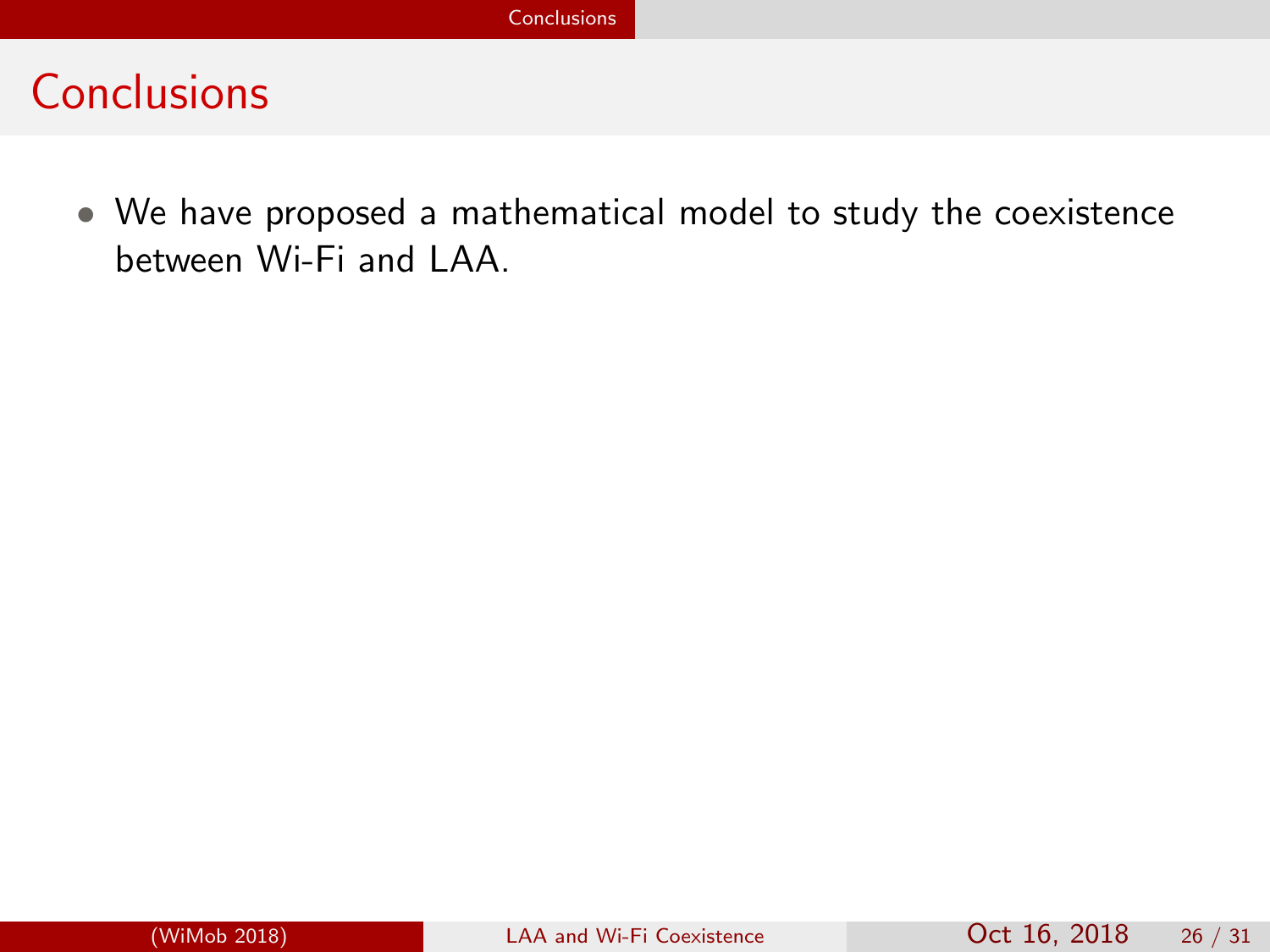- We have proposed a mathematical model to study the coexistence between Wi-Fi and LAA.
- <span id="page-37-0"></span>• The model allows to calculate throughput of each of the four priority classes defined in LAA and Wi-Fi.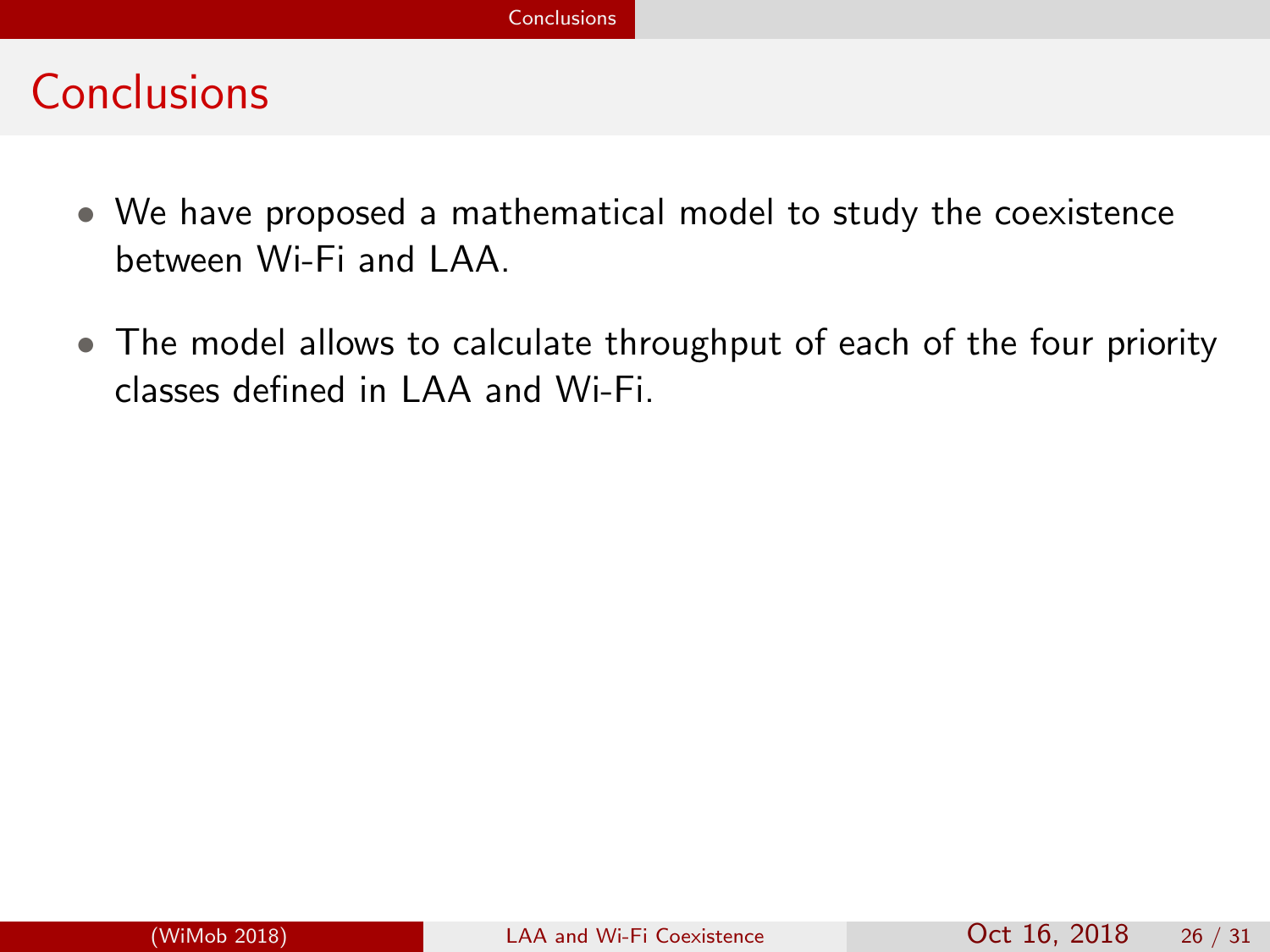- We have proposed a mathematical model to study the coexistence between Wi-Fi and LAA.
- The model allows to calculate throughput of each of the four priority classes defined in LAA and Wi-Fi.
- <span id="page-38-0"></span>• The results shows that though the backoff parameters are similar, LAA is unfair with Wi-Fi.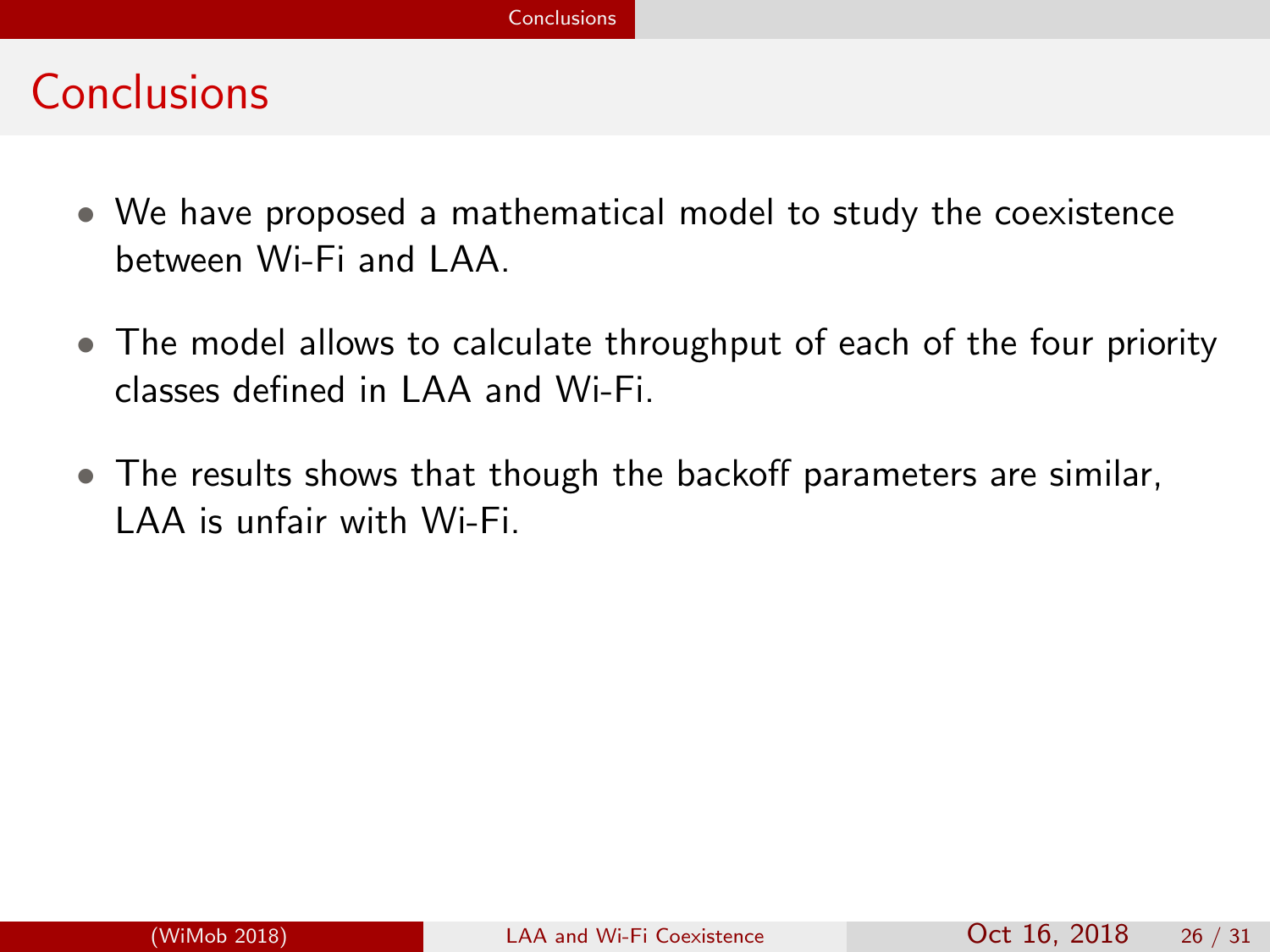- We have proposed a mathematical model to study the coexistence between Wi-Fi and LAA.
- The model allows to calculate throughput of each of the four priority classes defined in LAA and Wi-Fi.
- The results shows that though the backoff parameters are similar, LAA is unfair with Wi-Fi.
- <span id="page-39-0"></span>• The major reason behind this is the different channel access durations of LAA and Wi-Fi. Further, the collisions can still allow LAA to successfully deliver part of the transmitted frame but Wi-Fi transmission would fail completely.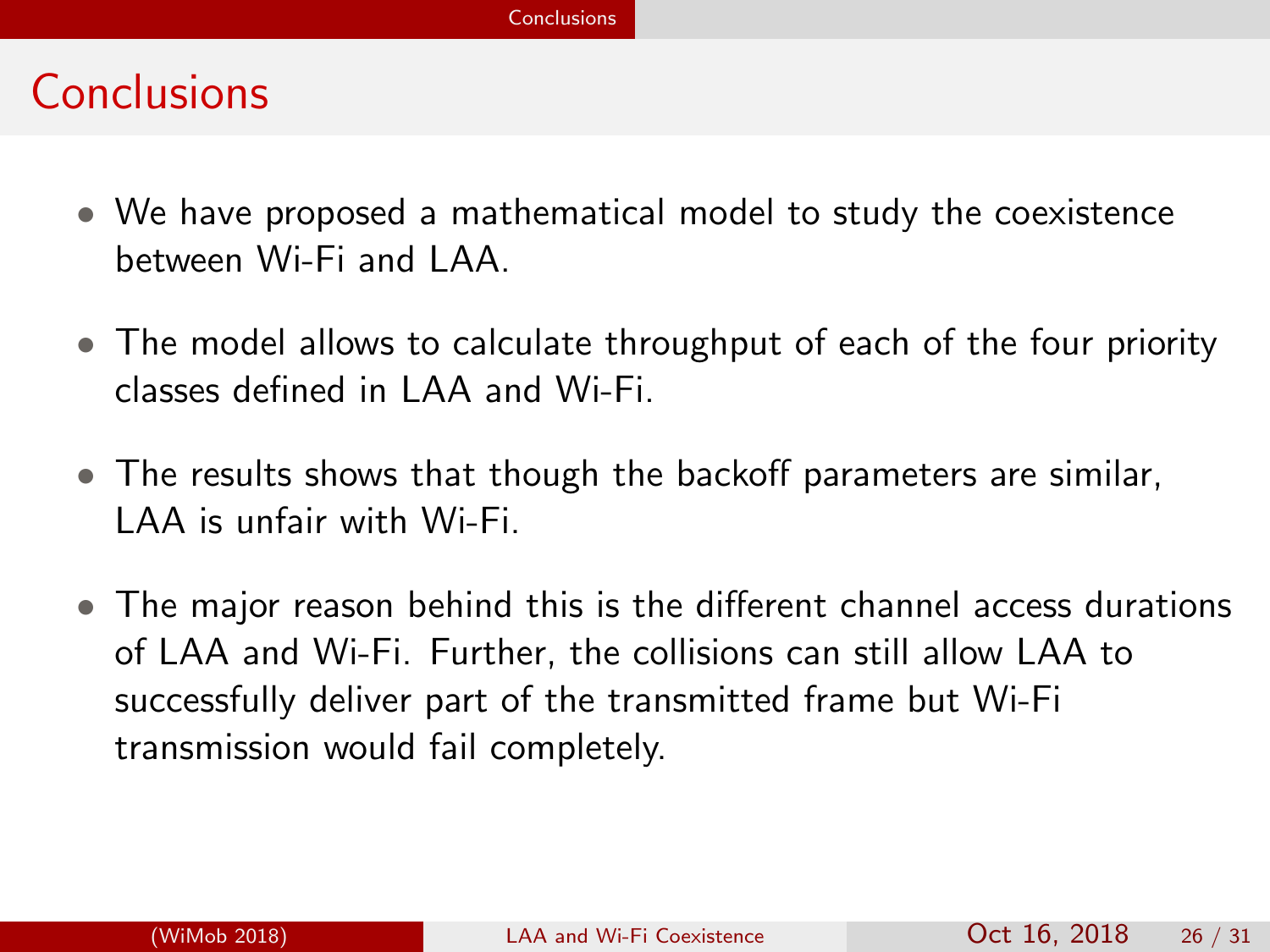- We have proposed a mathematical model to study the coexistence between Wi-Fi and LAA.
- The model allows to calculate throughput of each of the four priority classes defined in LAA and Wi-Fi.
- The results shows that though the backoff parameters are similar, LAA is unfair with Wi-Fi.
- The major reason behind this is the different channel access durations of LAA and Wi-Fi. Further, the collisions can still allow LAA to successfully deliver part of the transmitted frame but Wi-Fi transmission would fail completely.
- <span id="page-40-0"></span>• In future, the proposed model can be easily extended to hidden terminal case, unsaturated traffic case.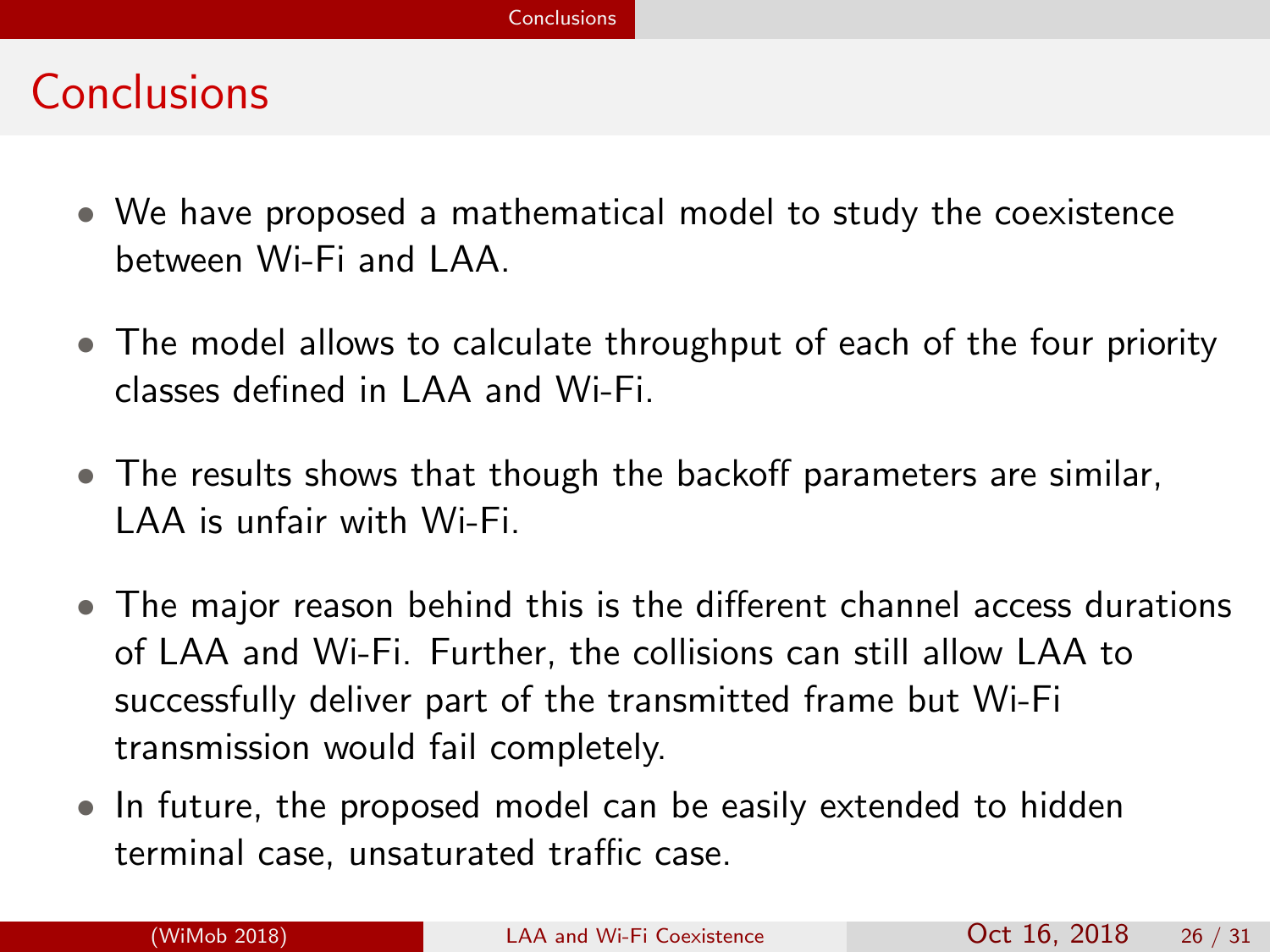#### References

#### Cisco White paper Feb 2017

Cisco visual networking index: global mobile data traffic forecast update 2016-2021"



A. Babaei, J. Andreoli-Fang, et al., International Journal of Wireless Information Networks, vol. 22, no. 4, 2015.

On the impact of LTE-U on Wi-Fi performance.



#### Qualcomm white paper

LTE in Unlicensed Spectrum: Harmonious Coexistence with Wi-Fi



#### LTE-LAA 3GPP TR 36.889 Release 13

<http://www.3gpp.org/ftp/specs/archive/36series/36.889>



802.11-2012-IEEE Standard for Information technology–Telecommunications and information exchange between systems Local and metropolitan area networks–Specific requirements Part 11: Wireless LAN Medium Access Control (MAC) and Physical Layer (PHY) Specifications

Retrived from [http://standards.ieee.org/about/get/802/802.11.html](http://standards. ieee. org/about/get/802/802.11. html)

<span id="page-41-0"></span>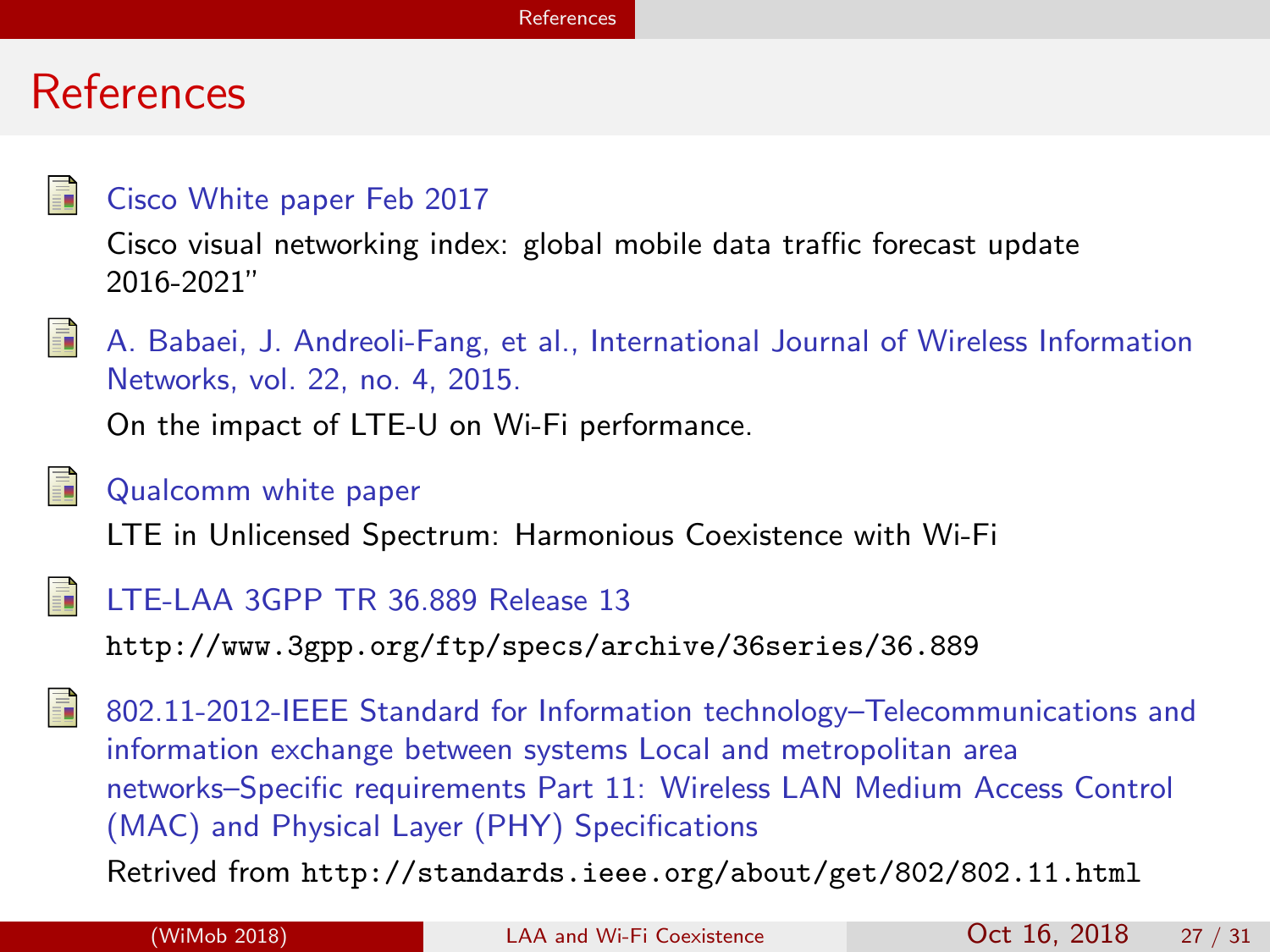#### References Cont..

G. Bianchi, IEEE Journal on Selected Areas in Commun., vol. 18, no. 3. IEEE, 2000.

Performance analysis of the IEEE 802.11 distributed coordination function



A simple but accurate throughput model for IEEE 802.11 EDCA in saturation and non-saturation conditions

M. Mehrnoush and S. Roy, arXiv preprint arXiv:1805.03501, 2018.

On the Fairness of Wi-Fi and LTE-LAA Coexistence

S. Dama, A. Kumar, and K. Kuchi, IEEE Globecom Workshops, 2015.

Performance evaluation of LAA-LBT based LTE and WLANs co-existence in unlicensed spectrum

#### C. Chen, R. Ratasuk, and A. Ghosh, IEEE VTC Spring, 2015.

<span id="page-42-0"></span>Downlink performance analysis of LTE and WiFi coexistence in unlicensed bands with a simple listen-before-talk scheme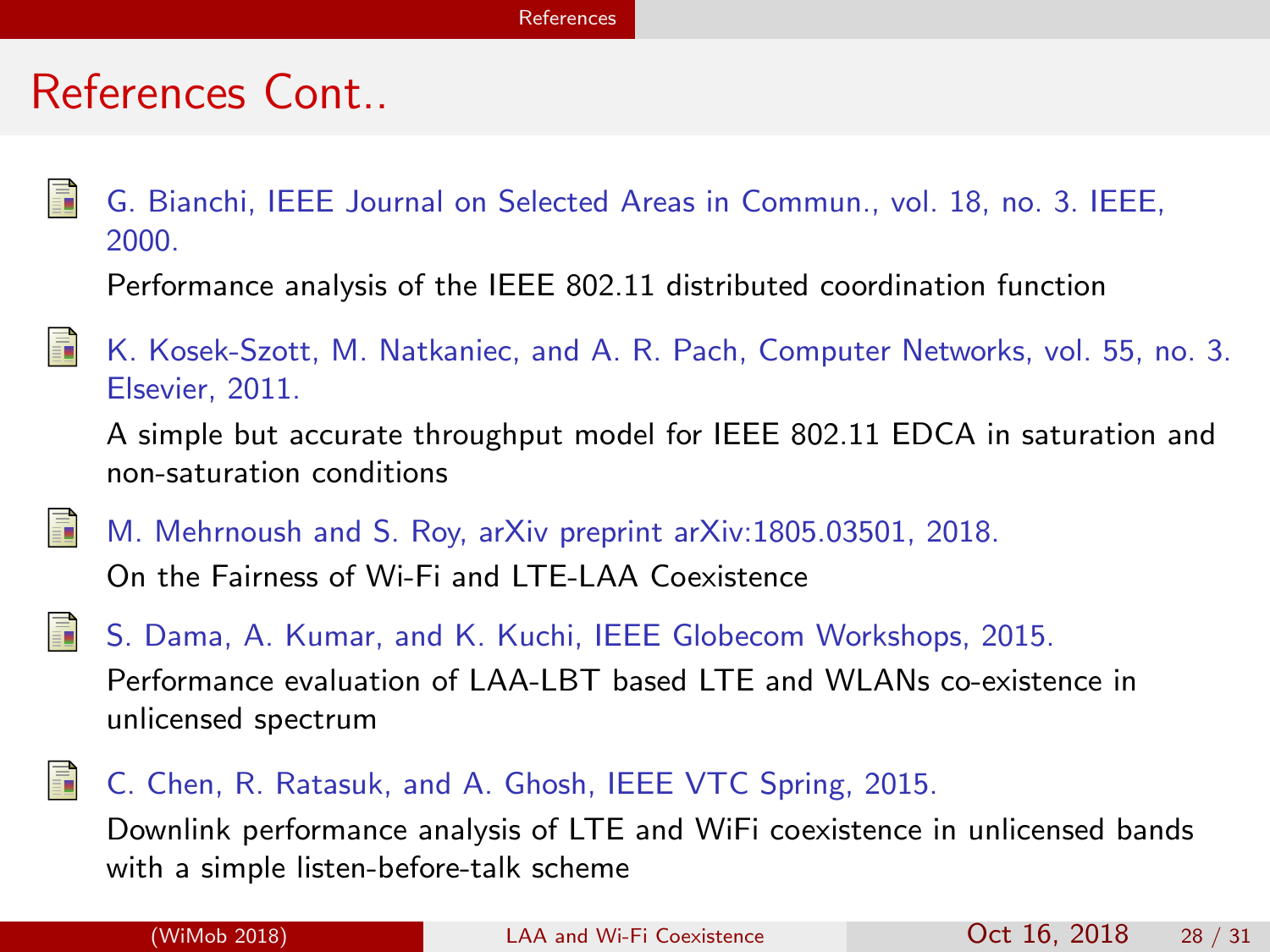#### Acknowledgement

<span id="page-43-0"></span>This work was partially supported by the Initiation Grant from Swedish Foundation for International Cooperation in Research and Higher Education (STINT) and the project Converged Cloud Communication Technologies from Ministry of Electronics and Information Technology, Govt. of India.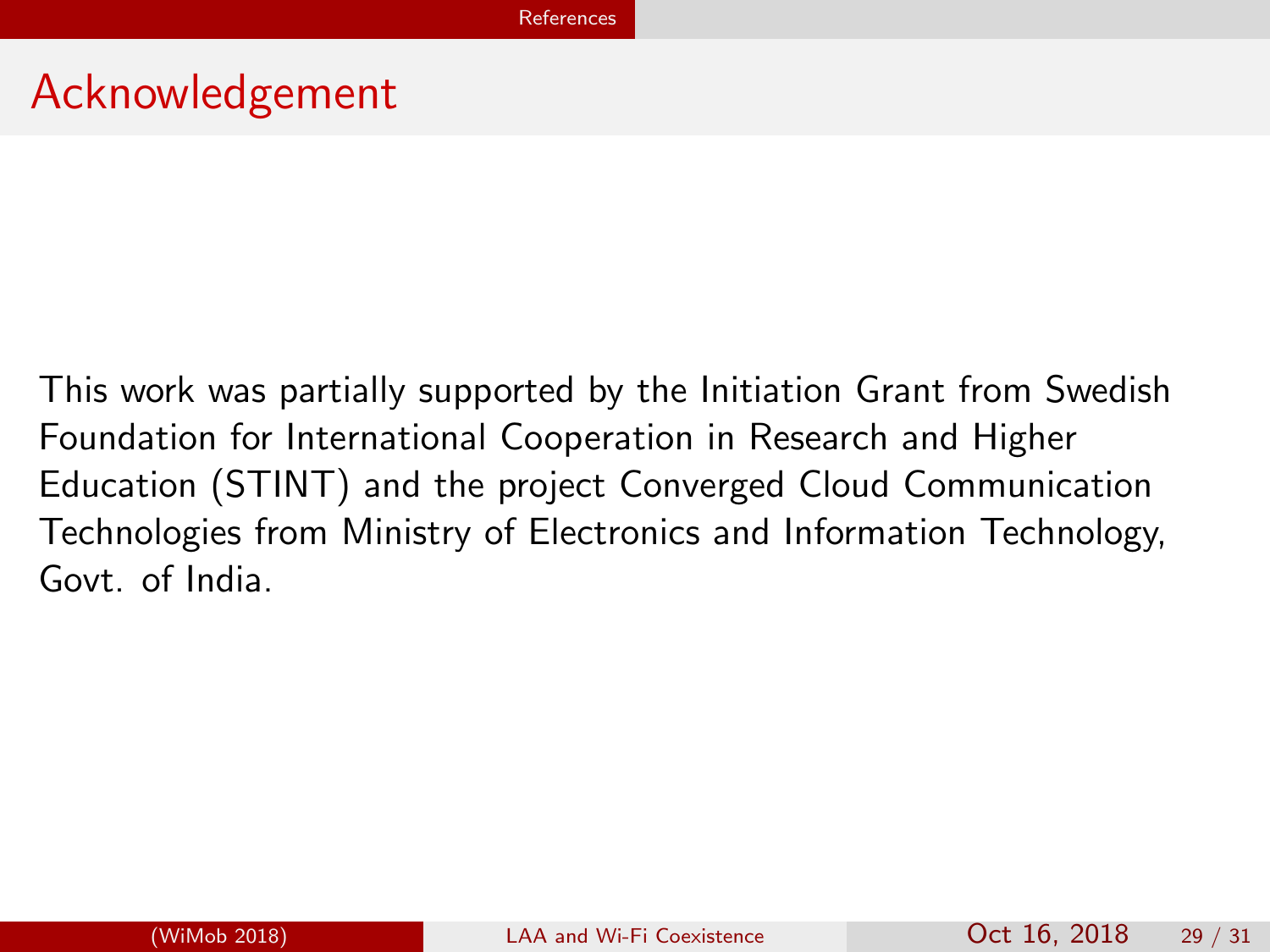#### **Queries**





 $\mathcal{C}$ 

## cs14resch11002@iith.ac.in

## <span id="page-44-0"></span>+91 8788988269



#### <https://anandbaswade08.wixsite.com/home>

(WiMob 2018) [LAA and Wi-Fi Coexistence](#page-0-0) Oct 16, 2018 30 / 31